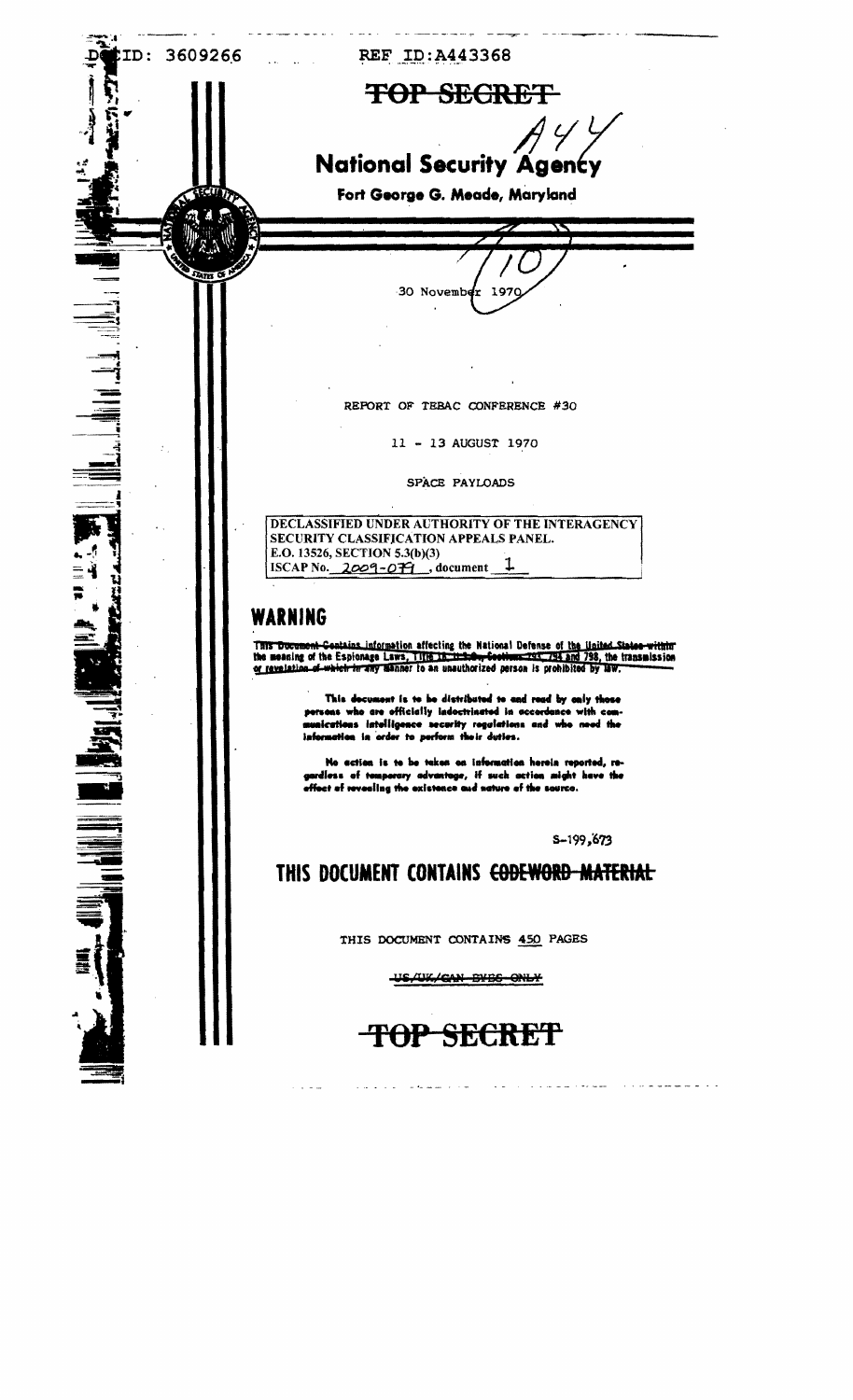.<br>•

•

 $\mathbf{I}$ 

 $\lrcorner$ 

# TOP SECRET UMBRA

#### REPORT OF TEBAC CONFERENCE #30

## 11 - 13 AUGUST 1970 SPACE PAYLOADS

#### I. GENERAL

This report provides the results of TEBAC Conference #30, held in the NSA Friendship Annex Facility (NSAFANX II) 11 -13 August 1970. Chairman TEBAC convened the meeting and directed the conference activities which were carried on in three working groups *(WIG).* In addition, papers of general interest. were presented during general session periods to all conferees.

#### II. SPECIFIC DETAILS

 $\mathbb{R}^2$ 

A. The conference deliberations were carried on in three working groups as outlined below. The Chairman and Vice Chairman of individual working groups were as follows:

| W/G #1 SOYUZ                                     |
|--------------------------------------------------|
| Withheld from<br>public release<br>Pub. L. 86-36 |
| W/G #2 - SL-8 Launched Payloads                  |
| Withheld from<br>public release<br>Pub. L. 86-36 |
| W/G #3 - New/Modified Photo-Recce Payloads       |
| Withheld from<br>public release<br>Pub. L. 86-36 |

B. Titles of papers presented in the working groups and to all conferees at general sessions are listed below:

1. General Session Presentations:

aj Status of LUNA 15 Analysis, NSA/VISTA

b) Non-Scientific SL-7 payloads

| Portion identified as<br>unresponsive to appeal |  |
|-------------------------------------------------|--|
| CHICOM Satellite<br>c)                          |  |
| Portion identified as<br>unresponsive to appeal |  |

US/UK/CAN EYES ONLY

# TOP SECRET UMBRA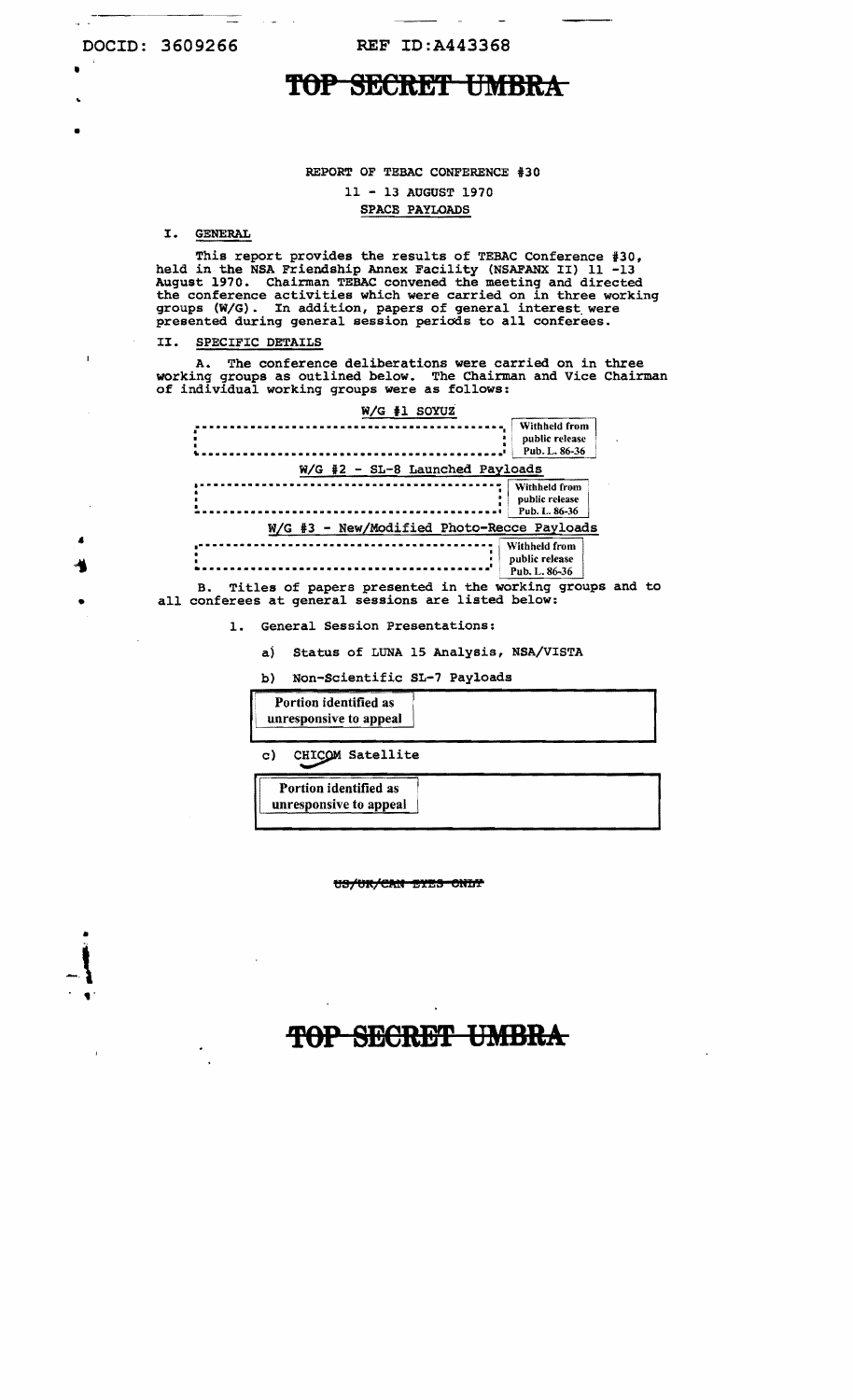| TAI DEATRAIL CHIDIAY                                   |                                               |
|--------------------------------------------------------|-----------------------------------------------|
| Portion identified as<br>unresponsive to appeal        |                                               |
|                                                        |                                               |
|                                                        |                                               |
| Working Group Presentations:<br>2.                     |                                               |
| a) $W/G$ #1 SOYUZ                                      |                                               |
| Portion identified as<br>unresponsive to appeal        |                                               |
|                                                        |                                               |
|                                                        |                                               |
|                                                        |                                               |
|                                                        |                                               |
|                                                        |                                               |
|                                                        |                                               |
|                                                        |                                               |
|                                                        |                                               |
|                                                        |                                               |
|                                                        |                                               |
| Similarities between ZOND and SOYuZ (NSA/VISTA)<br>13) |                                               |
| Portion identified as<br>unresponsive to appeal        |                                               |
| $W/G$ #2 - SL - 8 Launched Payloads<br>b)              | $\frac{1}{\sqrt{2}}$ and $\frac{1}{\sqrt{2}}$ |
| Portion identified as<br>unresponsive to appeal        |                                               |
|                                                        |                                               |
|                                                        |                                               |
|                                                        |                                               |

••

•

 $\frac{1}{2}$  .

 $\frac{1}{4\pi}$ 

 $\overline{\phantom{0}}$ 

÷

 $\Xi$ :

 $\cdot E$ •

•

 $\overline{\phantom{a}}$ 

 $\mathcal{L}^{\text{max}}$ 

 $\sim$   $\sim$ 

المسترابين المترابين

•

 $\omega_{\rm c}$  $\frac{1}{\sqrt{3}}$ 

 $\rightarrow$ 

gija.<br>A

 $\mathbb{R}$ 

 $\bullet$ 

**TOP SECRET UMBRA** 

 $\overline{2}$   $\overline{1}$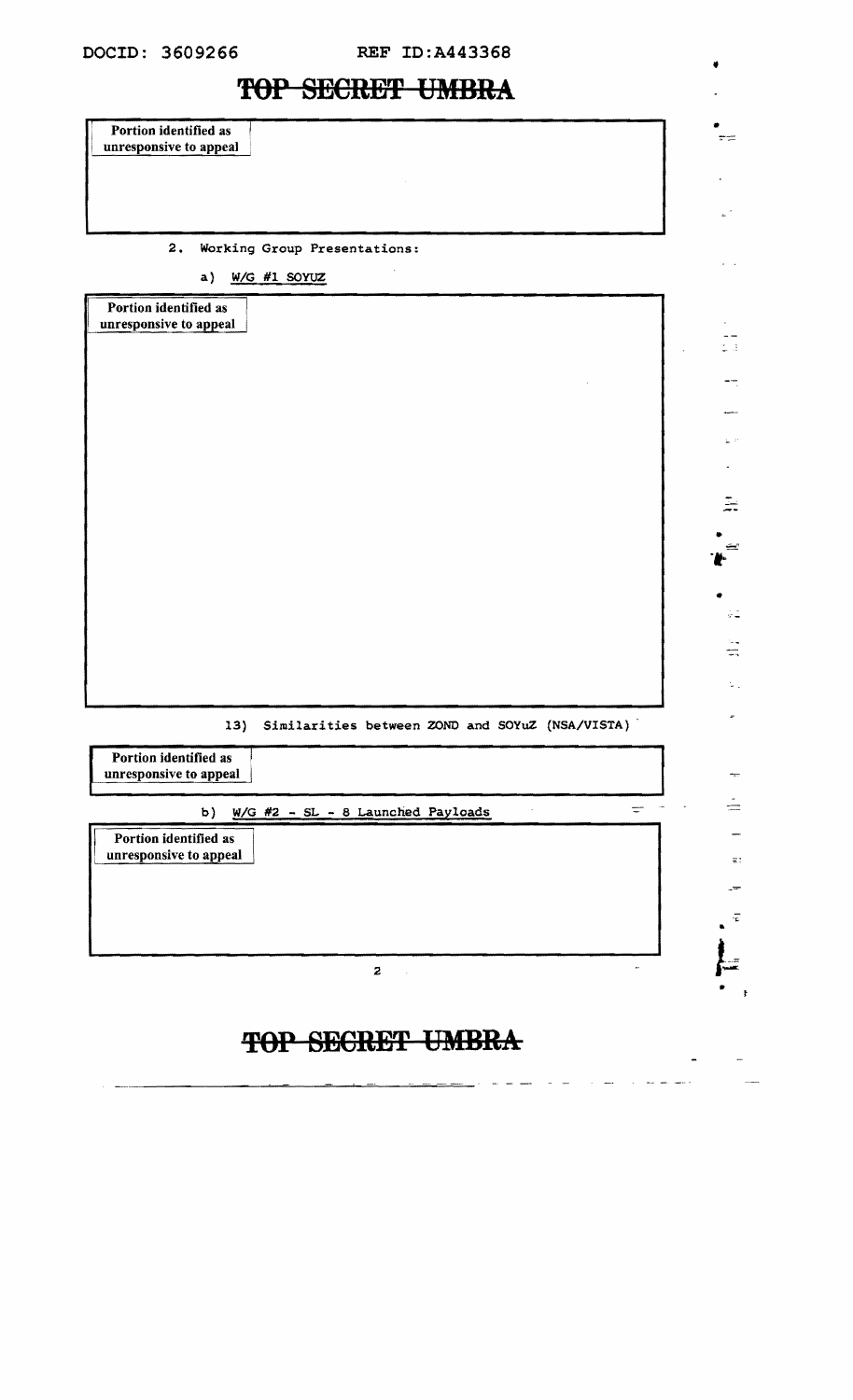## **DOClD:** :**3 60 92 6 6 REF lD:A443368**

## **TOP SECRET UMBRA**

Portion identified as<br>unresponsive to appeal

c) *W/G #3 - Modified and New Photo-Reconnaissance Payloads* 

Portion identified as unresponsive to appeal

III. GENERAL SESSION PAPERS

A. STATUS **.** OF **••.•..•..•.•..•..•.•..•....•..•..•.•..•..•.•..•..•.•** LP-15 ANALYSIS Withheld from public release ~ .•..•..•.•..•..•-...•..•....•..•....•..•....•..•..:

Pub. L. 86-36

1

E.O. 13526, section  $3.3(b)(1)$ 

Á

•

•

•

1. The LUNA 15 probe 'was launched on 13 July 1969. Following a mid course maneuver on 14 July, it was injected into an approximate 2 hour orbit of the moon on 17 July. Two corrections to this initial orbit occurred on 19 July and 20 July and an attempted so£t landing took place on 21 July at l546Z. The estimated velocity of impact of LUNA<sub>15</sub> is 500 ft/sec.

Portion identified as unresponsive to appeal I

3

## **TOP SECRET UMBRA**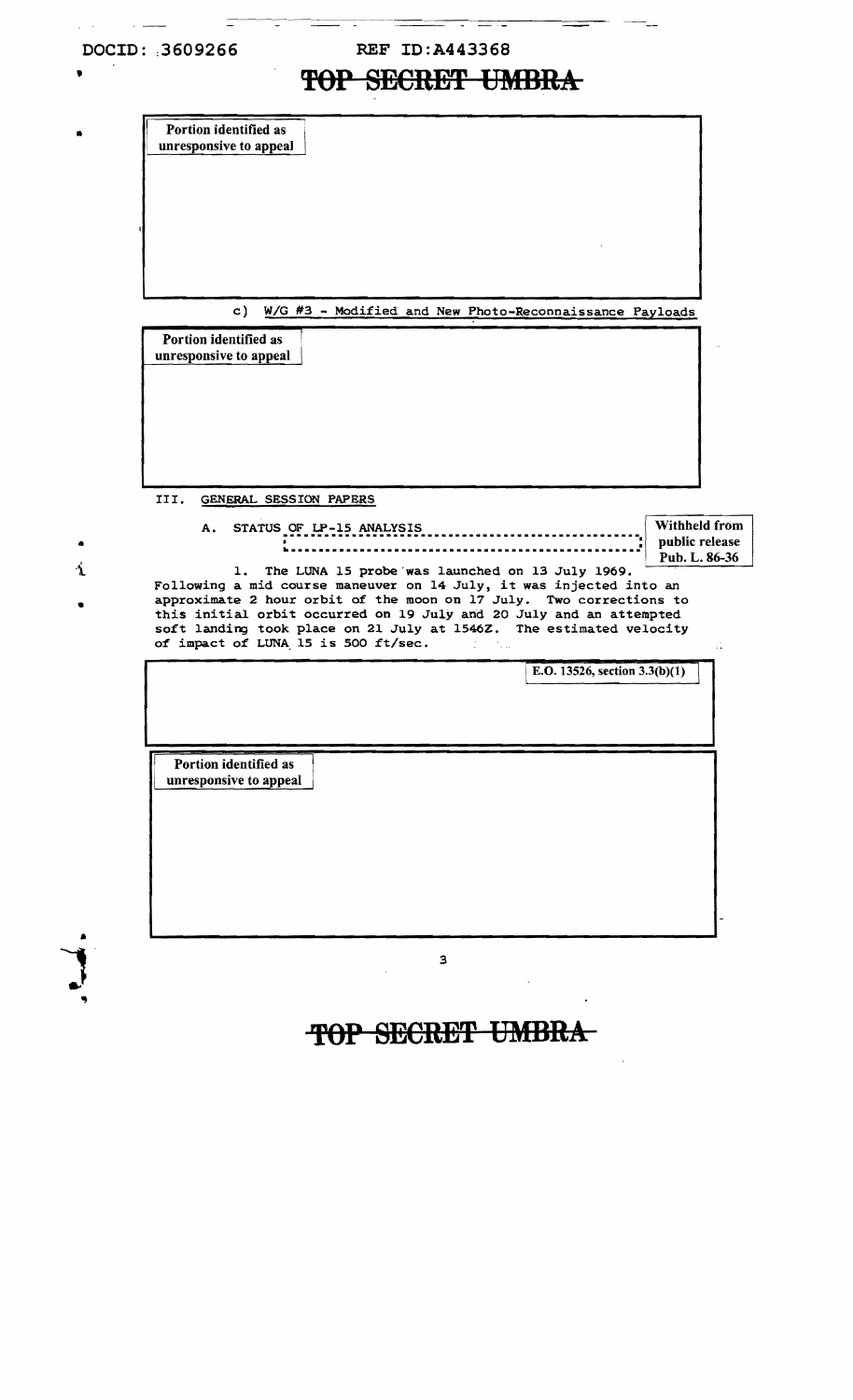t

 $\star$   $^*$ 

•

| <b>TAD CEADER INDDA</b><br>IUI DEUIDEI UNIDIDA |  |
|------------------------------------------------|--|
|                                                |  |

Portion identified as unresponsive to appeal

III) • Similarities Between SOYuZ and Zond

**•.•..•..•..•..•..•.••.•** Withheld from ' • • public release i ~ ..................... **Public release**<br> **Pub. L. 86-36**<br>
Pub. L. 86-36

a.SOUuZ: Manned ESV weighing 14,060 plus or minus *355* pounds, capsule re-enters

ZOND: Circumlunar spacecraft weight estimate as  $(1)$  16,700 plus or minus 2,300 pounds, or  $(2)$  about 12,000 (based on SL-12 estimated capability

E.O. 13526, section  $3.3(b)(1)$ 

b). Concurrent development of SOYuZ and ZOND, as shown by chronology of launch attempts

c). Command system (5C) and several other signal

modes common

IE.O. 13526, section 3.3(b)(1)

e). Same propulsion system

IE.O. 13526, section 3.3(b)(l)

**TOP SECRET UMBRA** 

IS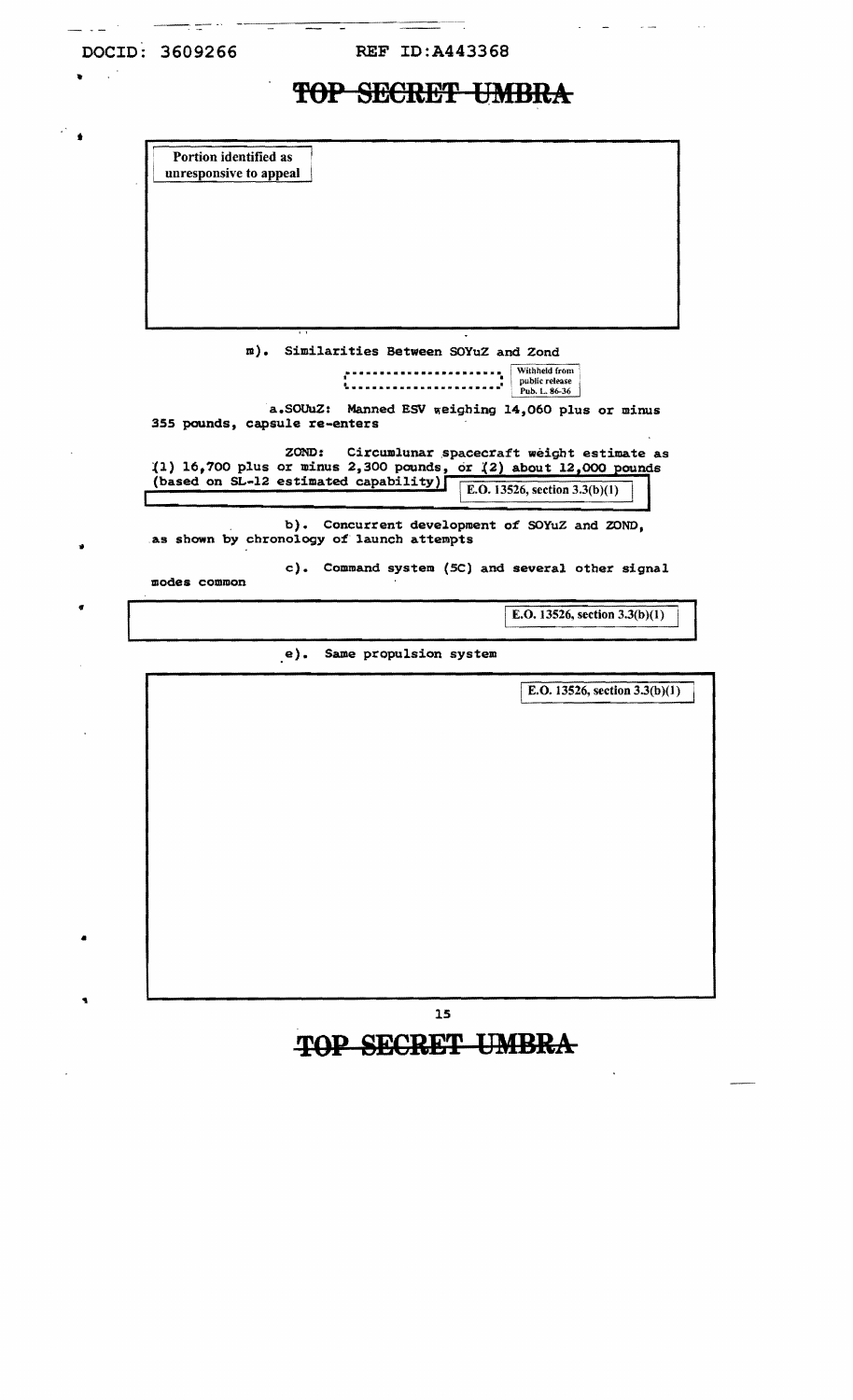# **TQP SECRET UMBRA**

E.O. 13526, section  $3.3(b)(1)$ 

,

•

 $\frac{1}{2}$ 

# **TOP SECRET UMBRA**

 $\ddot{\phantom{a}}$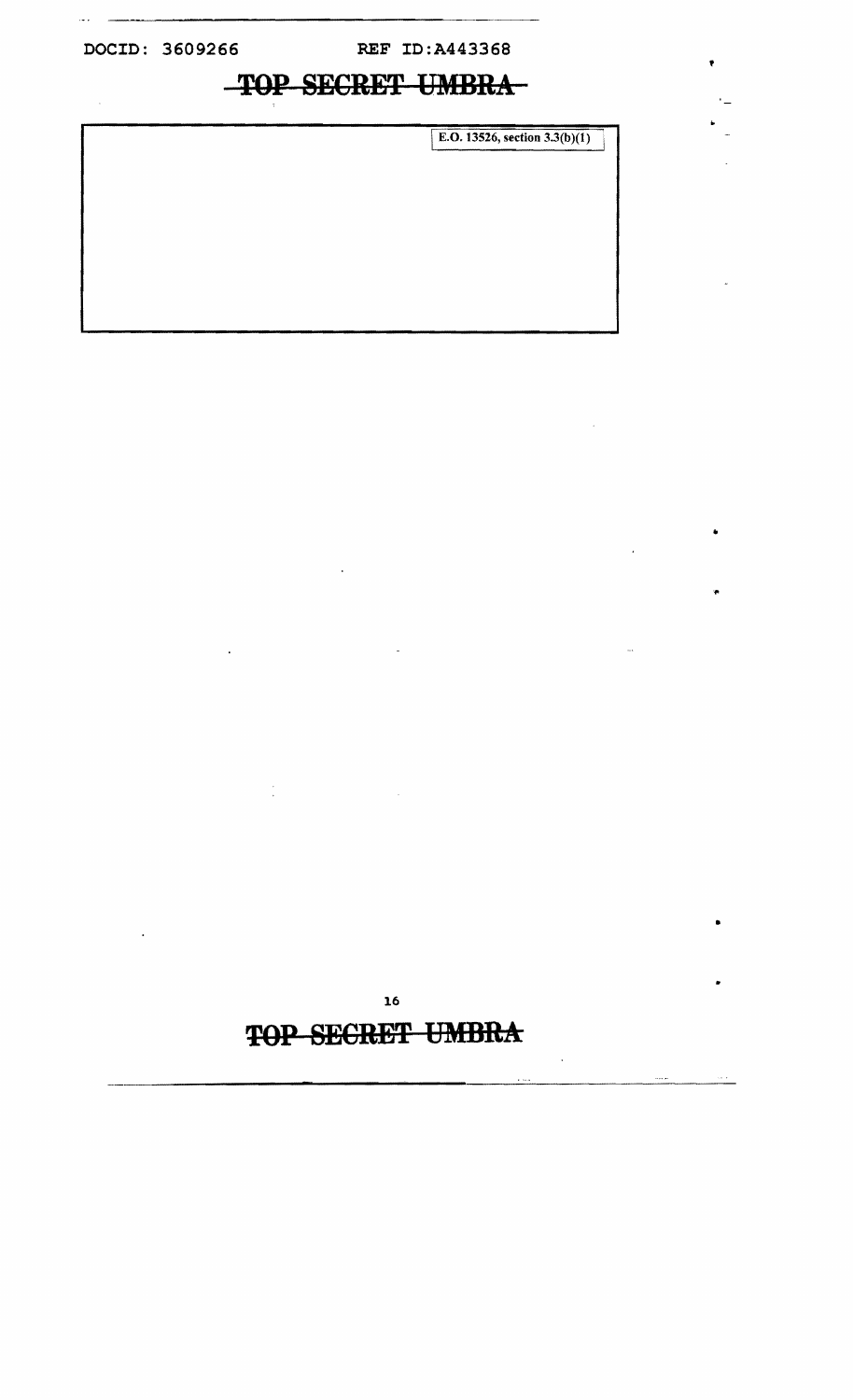# **TOP SECRET UMBRA**

| $\mathbf{L}$ .                                                                                                    | APPENDIX<br>в                                          |
|-------------------------------------------------------------------------------------------------------------------|--------------------------------------------------------|
|                                                                                                                   | E.O. 13526, section $3.3(b)(1)$                        |
| STATUS OF IP-15                                                                                                   |                                                        |
|                                                                                                                   | Withheld from public release                           |
| THE LUNA 15 MISSION<br>А.                                                                                         | under statutory authority                              |
| LUNA 15, an unmanned Soviet space probe, was launched from Tyura Tam, by<br>ı.                                    |                                                        |
| an SL-12 booster on 13 July, 1969. Following a small midcourse maneuver on                                        |                                                        |
| 14 July, the spacecraft was inserted into a retrograde lunar orbit on 17 July. $\ddot{\,}$                        |                                                        |
| Two orbital corrections were made, one on 19 July and one on 20 July. An                                          |                                                        |
| attempted soft landing in the Mare Crisium took place on 21 July 1969 $\frac{1}{E}$ . (0.13526, section 3.3(b)(1) |                                                        |
| 1546:43 (G.M.T.). The latest calculations                                                                         |                                                        |
|                                                                                                                   | and Soviet announcements of earlier orbital parameters |
| indicate that LUNA 15 hard-impacted at 1550:39 (G.M.T.) with a total velocity                                     |                                                        |
| of approximately 500 feet per second.                                                                             |                                                        |
| Coincident with this mission, the first manned landing on the moon took<br>2.                                     |                                                        |
| place. Apollo 11 was launched from Cape Kennedy on 16 July 1969. The success-                                     |                                                        |
|                                                                                                                   |                                                        |
| ful manned landing took place on 20 July 1969 in Mare Tranquillitatis.                                            |                                                        |
| TOPICS COVERED IN THE PRESENT REPORT<br>в.                                                                        |                                                        |
|                                                                                                                   | E.O. 13526, section 3.3(b)(1)                          |
|                                                                                                                   |                                                        |
|                                                                                                                   |                                                        |
|                                                                                                                   |                                                        |
|                                                                                                                   |                                                        |
|                                                                                                                   |                                                        |
|                                                                                                                   |                                                        |
|                                                                                                                   |                                                        |
|                                                                                                                   |                                                        |

34

 $\mathbf{v}$ 

-- $\sim$   $\sim$ 

 $\star$ 

# **'fOP SECRET UMBRA**

 $\sim$   $\sim$ 

•

 $\sim$   $\sim$ 

 $\sim$   $\sim$ 

 $\overline{\phantom{m}}$ 

 $\sim$ 

 $\sim$   $\sim$ 

 $\sim$   $\alpha$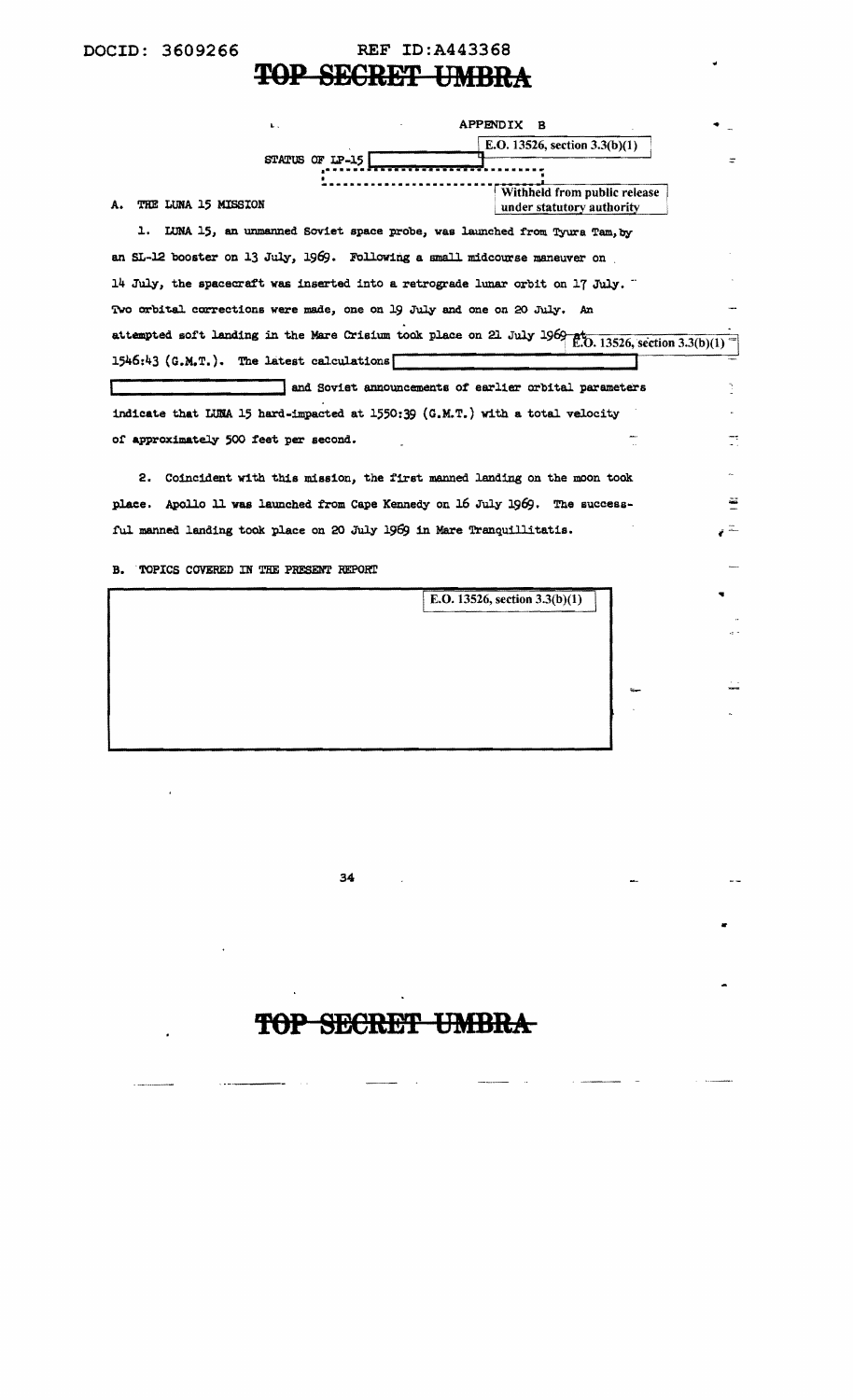$\blacksquare$  $\sim$   $\sim$ 

 $\overline{\mathbf{v}}$ 

•

¥

..

## **DOCID: 3609266 REF ID:A443368**

## **TOP SECRET UMBRA-**

APPENDIX B

 $\mathcal{L}(\mathbf{A})$  and  $\mathcal{L}(\mathbf{A})$  and

**TOP SECRET UMBRA** 

 $\sim$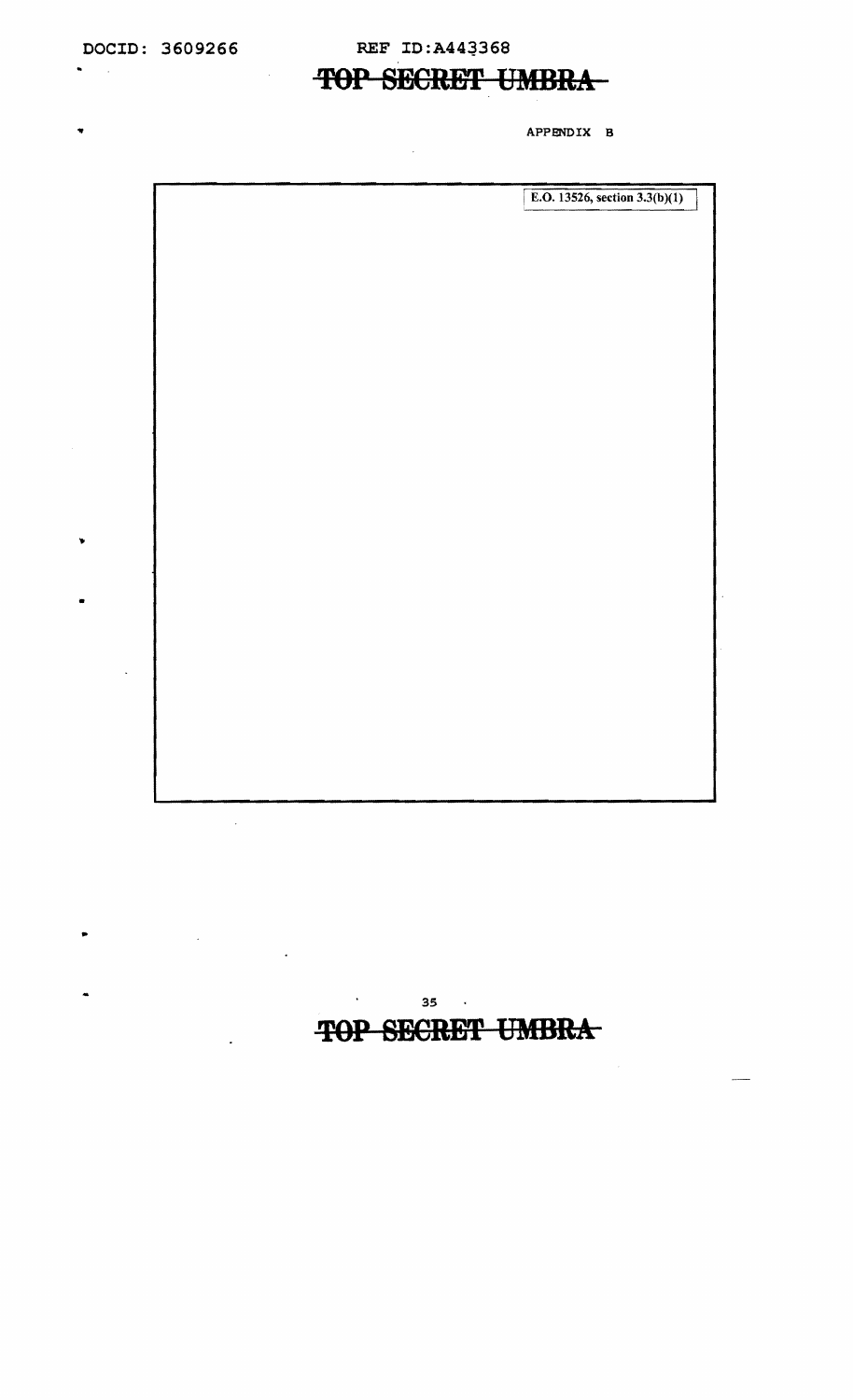# **TOP SECRET UMBRA**

#### APPENDIX B

|  | E.O. 13526, section $3.3(b)(1)$<br>$\bullet$ |
|--|----------------------------------------------|
|  |                                              |
|  |                                              |
|  |                                              |
|  |                                              |
|  |                                              |
|  |                                              |
|  |                                              |
|  |                                              |
|  |                                              |

D. EVENT HISTORY OF LUNA 15

1. The daily in-flight event history of IP-15 (Fig. 7) as seen through the Crimean window depicts the time of midcourse burn on  $14$  July, the lunar orbital injection burn on 17 July, the 1st and 2nd orbital corrections on 19 and 20 July, and the attempted soft-landing burn on 2l July. The dark-hatched sections are those times when the vehicle was occulted with respect to Crimea. The APOLLO 11 launch on 16 July and the landing on 20 July are shown. The landing location of APOLLO 11 on the lunar surface is also shown. The LUNA 15 landing area is  $N-E$ of the APOLLO 11 landing site.

E.O. 13526, section  $3.3(b)(1)$ 

# ÷÷

 $\frac{1}{\pi}$ 

 $\frac{1}{2}$ 

..

**'fOP SECRET UMBRA** 

36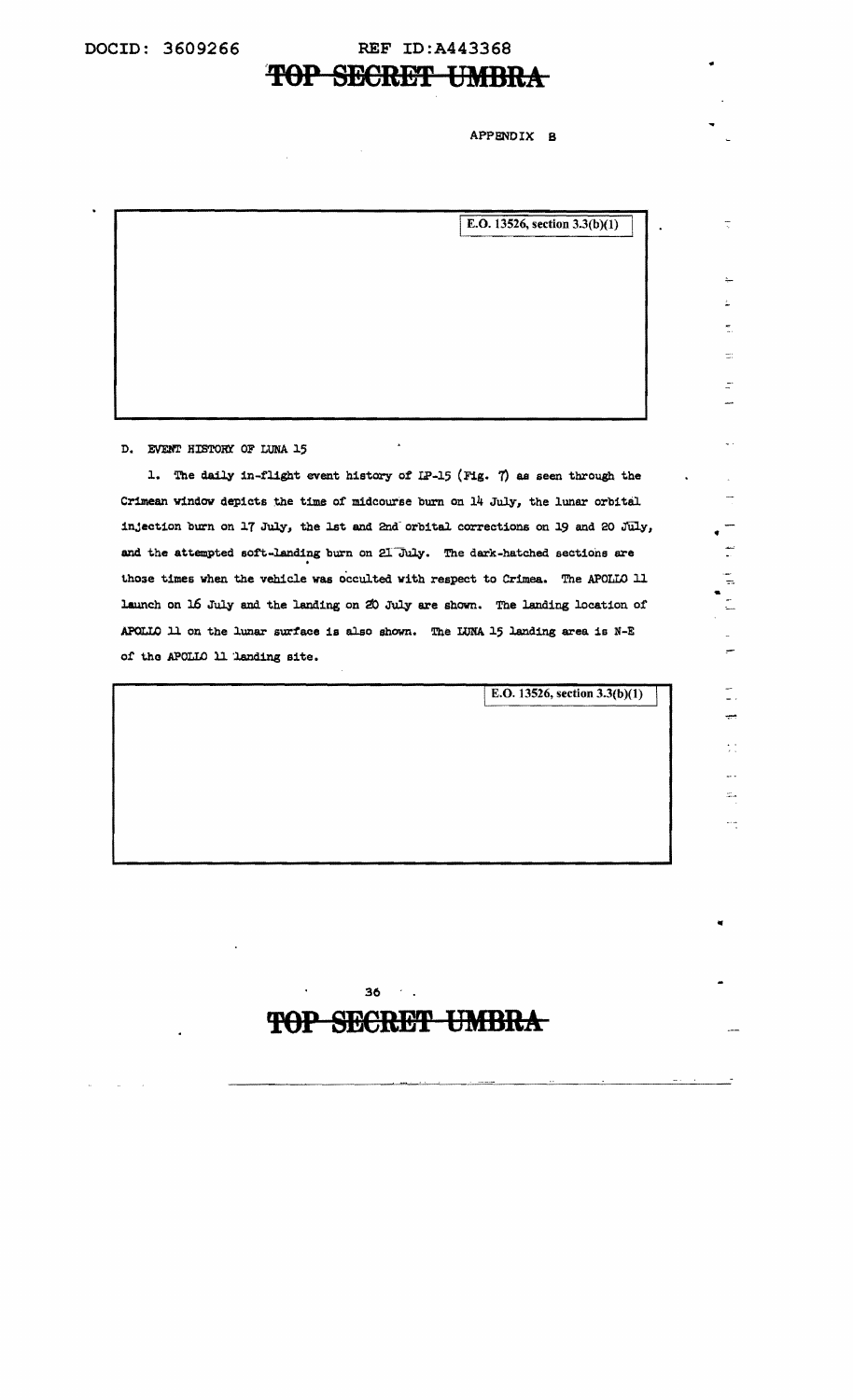$\hat{\mathbf{v}}$ 

 $\hat{\mathbf{q}}$ 

٠

 $\bullet$ 

 $\mathbb{R}^2$ 

## REF ID: A443368

<del>- 200</del> - 200

# TOP SECRET UMBRA

APPENDIX B

المتلاب

|                                                  | E.O. 13526, section 3.3(b)(1) |
|--------------------------------------------------|-------------------------------|
|                                                  |                               |
| EVENT SEQUENCE ON 21 JULY 1969<br>$\mathbf{E}$ . |                               |
|                                                  | E.O. 13526, section 3.3(b)(1) |
|                                                  |                               |
|                                                  |                               |
|                                                  |                               |
|                                                  |                               |
|                                                  |                               |
|                                                  |                               |
|                                                  |                               |
|                                                  |                               |
|                                                  |                               |
|                                                  |                               |
|                                                  |                               |
|                                                  |                               |
|                                                  |                               |
|                                                  |                               |
|                                                  |                               |
|                                                  |                               |

 $37 \cdot \cdot$ 

 $\mathcal{L}^{\text{max}}_{\text{max}}$  . The  $\mathcal{L}^{\text{max}}_{\text{max}}$ 

 $\ddot{\phantom{a}}$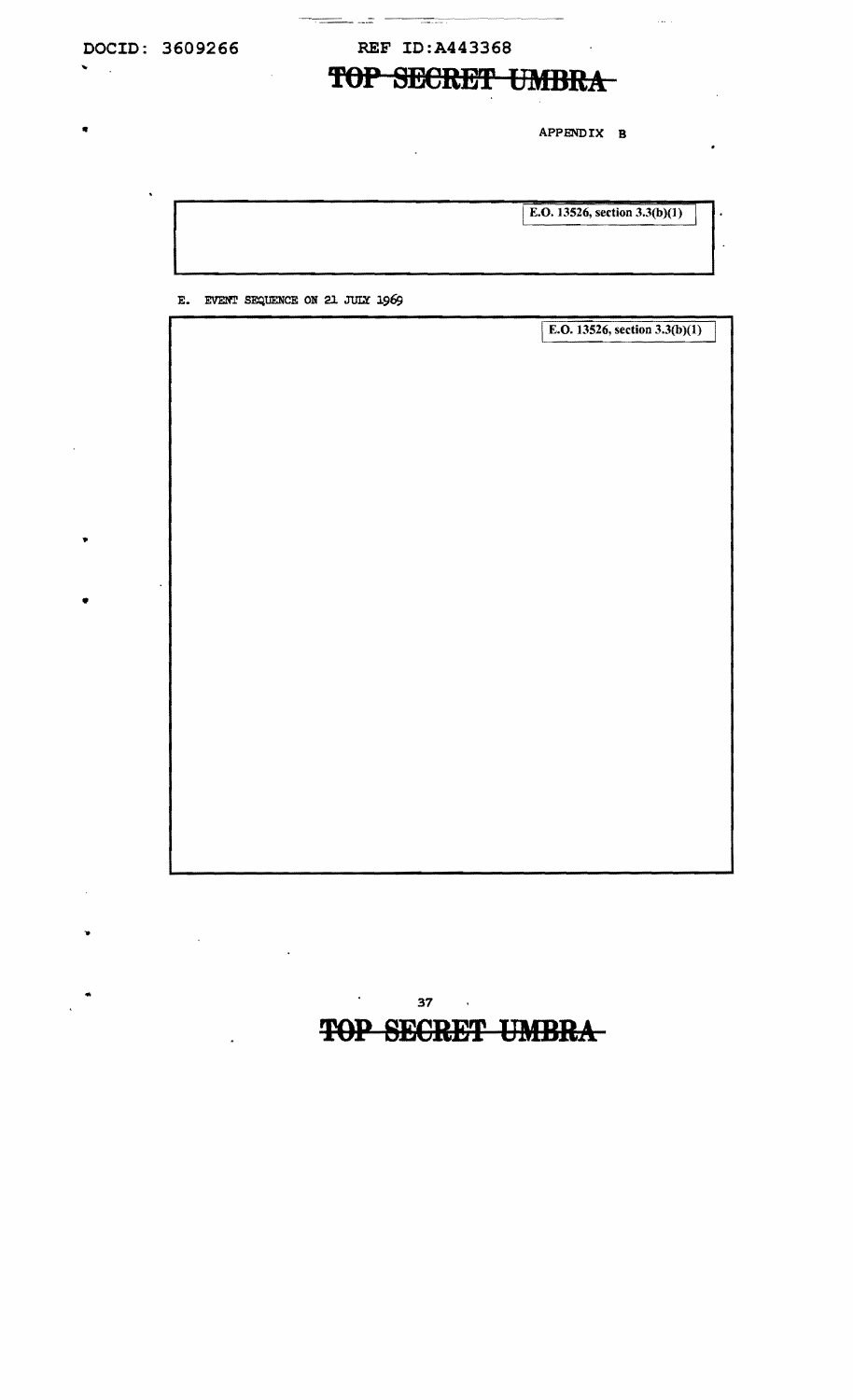**DOCID: 3609266 REF ID:A443368 TOP SECRET UMBRA** 

 $\ddot{\phantom{a}}$ 

 $\sim 10$ 

 $\alpha$  ,  $\alpha$ 

APPENDIX B

..

 $\pm$ 

 $\Xi$ 

÷

ł  $\frac{1}{2}$ 

÷  $\frac{1}{\pi}$ 

 $\ddot{\cdot}$ 

 $\bullet$  .  $\overline{\phantom{a}}$ 

 $\Xi$ ÷

> $\frac{4}{1}$  $\frac{1}{2}$  $\mathbf{r}^{\mathrm{c}}$  $\Xi$

÷,

 $\frac{z}{z}$  $\tilde{\Xi}$ 

E.O. 13526, section  $3.3(b)(1)$  $\sim 10^7$ 

> 38 . **TOP SECRET UMBRA**

> > $\sim$   $\sim$

 $\label{eq:1} \frac{1}{\sqrt{2\pi}}\int_{0}^{\pi} \frac{1}{\sqrt{2\pi}}\left(\frac{1}{\sqrt{2\pi}}\right)^{2} \frac{1}{\sqrt{2\pi}}\left(\frac{1}{\sqrt{2\pi}}\right)^{2} \frac{1}{\sqrt{2\pi}}\int_{0}^{\pi} \frac{1}{\sqrt{2\pi}}\frac{1}{\sqrt{2\pi}}\frac{1}{\sqrt{2\pi}}\frac{1}{\sqrt{2\pi}}\frac{1}{\sqrt{2\pi}}\frac{1}{\sqrt{2\pi}}\frac{1}{\sqrt{2\pi}}\frac{1}{\sqrt{2\pi}}\frac{1}{\sqrt{2\pi$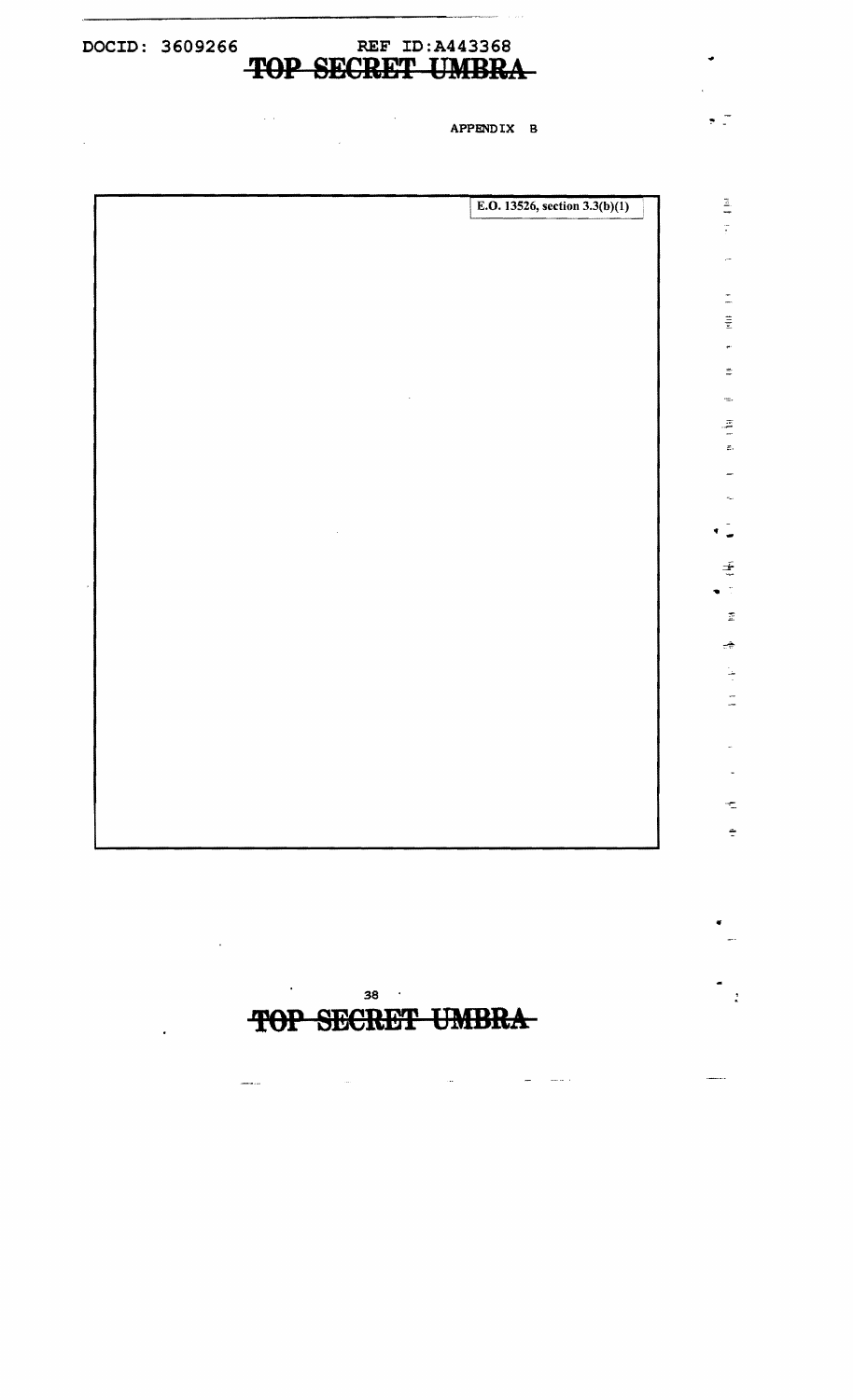$\pmb{\ast}$ 

è

•

**DOCID: 3609266 REF ID:A443368** 

 $\ddot{\phantom{a}}$ 

# • **TOP SECRET UMBRA**

APPENDIX B

| E.O. 13526, section $3.3(b)(1)$ |
|---------------------------------|
|                                 |
|                                 |
|                                 |
|                                 |
|                                 |
|                                 |
|                                 |
|                                 |
|                                 |
|                                 |
|                                 |
|                                 |
|                                 |
|                                 |
|                                 |
|                                 |
|                                 |
|                                 |
|                                 |
|                                 |
|                                 |
|                                 |
|                                 |
|                                 |
|                                 |

 $39$  .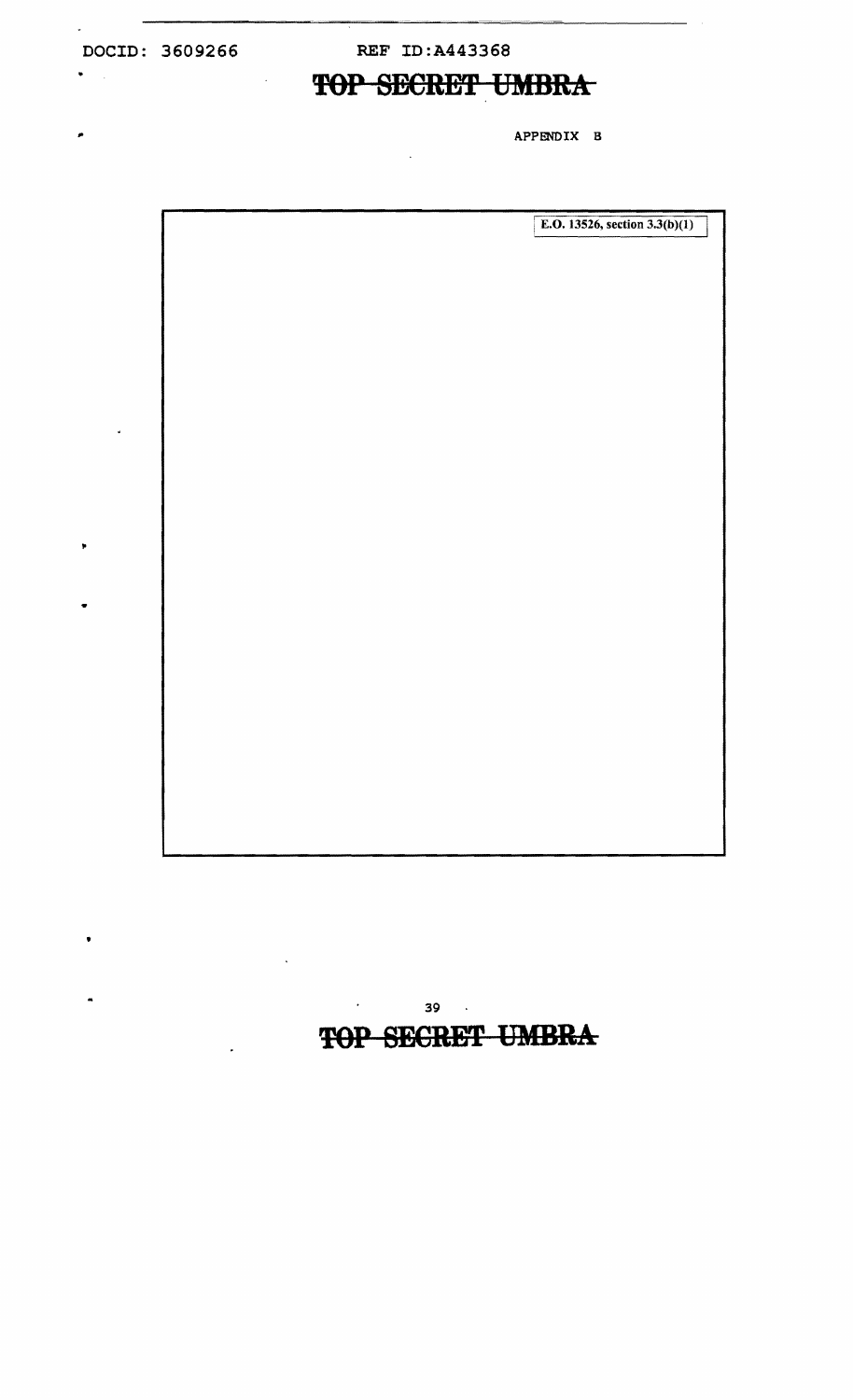$\omega_{\rm{c}}$  .  $\sim 10^7$   $\sim 100$  km  $^{-1}$  . The mass  $^{-1}$ 

 $\sim$ 

40

 $\mathcal{L}$ 

and the state and the state of the state of the state of the state of the state of the state of the state of the

# **TOP SECRET UMBRA**

 $\ddot{\phantom{a}}$ 

APPENDIX B

..

•

 $\mathbb{R}^2$ 

 $\frac{1}{2}$ 

 $\frac{1}{\sqrt{2}}$ 

 $\frac{1}{2} \frac{1}{2} \frac{1}{2}$ 

 $\ddot{\phantom{a}}$ 

**RESERVATOR** RESERVE

 $\frac{1}{3}$  $\tilde{\mathfrak{m}}$ t.

- ;

 $\overline{a}$ 

 $\bullet$   $\bullet$   $\bullet$ 

 $\equiv$ 

 $\mathbb{Z}$  $\tilde{z}$ 

E.O. 13526, section  $3.3(b)(1)$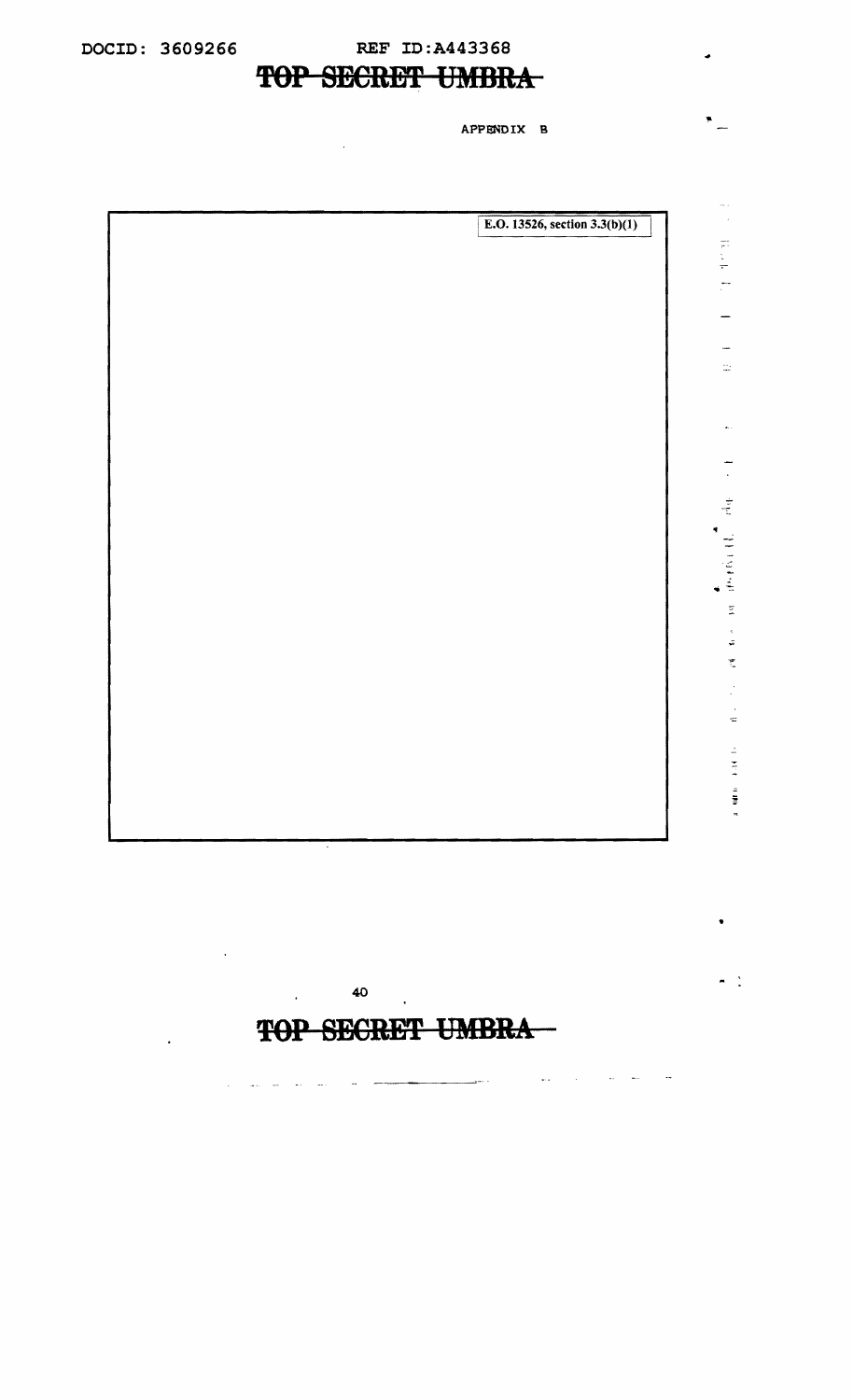$\bar{\mathcal{A}}$ 

 $\mathbf{v} = \mathbf{v}$ 

..

 $\ddot{\phantom{a}}$ 

 $\pmb{\mathcal{F}}$ 

# **TOP SECRET UMBRA**

APPENDIX B •

|                      | E.O. 13526, section $3.3(b)(1)$ |
|----------------------|---------------------------------|
|                      |                                 |
| $\ddot{\phantom{0}}$ |                                 |
|                      |                                 |
|                      |                                 |
|                      |                                 |
|                      |                                 |
|                      |                                 |
|                      |                                 |
|                      |                                 |
|                      |                                 |
|                      |                                 |
|                      |                                 |
|                      |                                 |
|                      |                                 |
|                      |                                 |
|                      |                                 |
|                      |                                 |
|                      |                                 |
|                      |                                 |
|                      |                                 |
|                      |                                 |
|                      |                                 |
|                      |                                 |
|                      |                                 |
|                      |                                 |
|                      |                                 |

•  $41$ 

 $\cdot$ 

# **TOP SECRET UMBRA**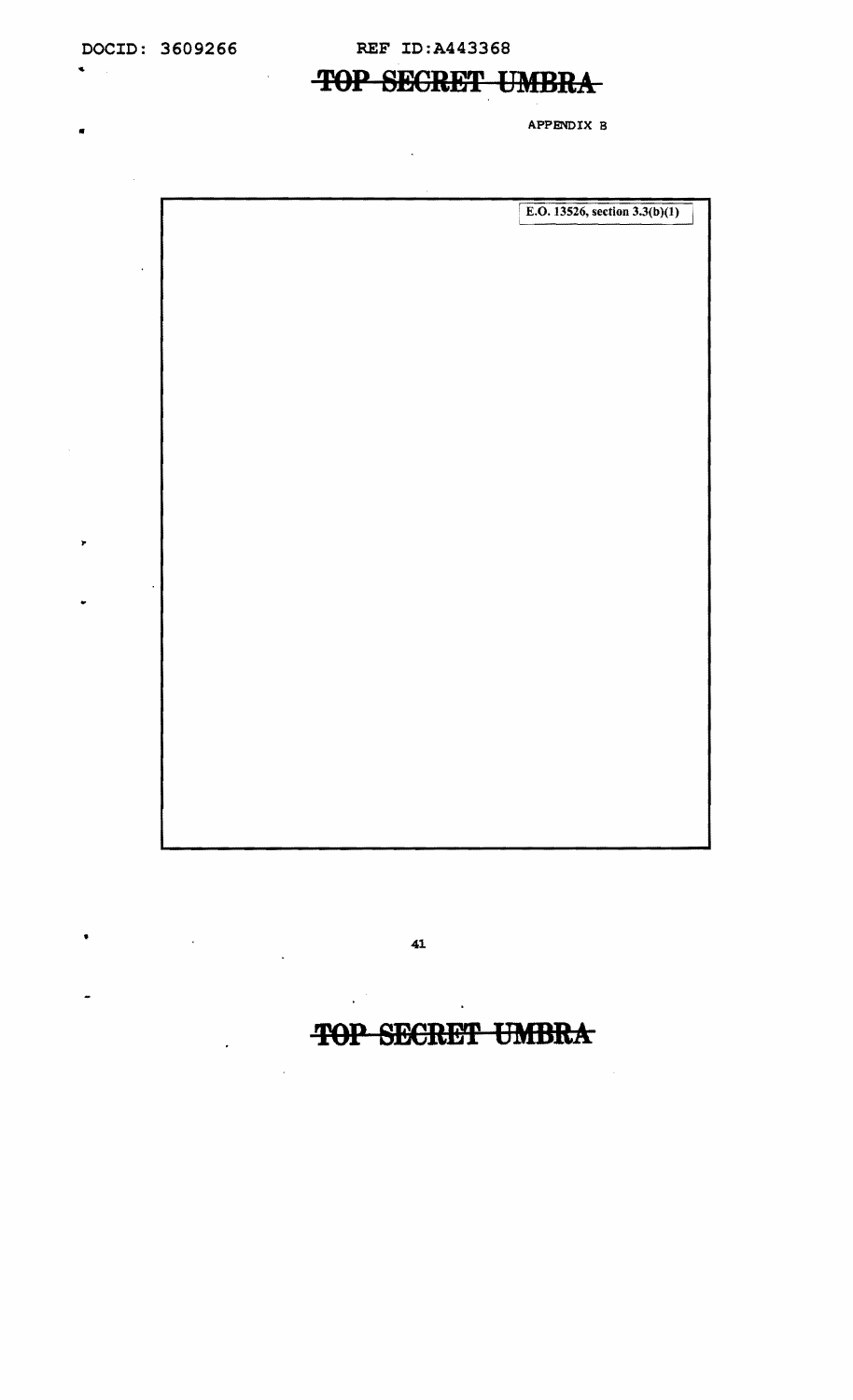## DOCID: 3609266 REF ID:A443368<br>TOP SECRET UMBR **SECRET UMBRA**

APPENDIX B

--

 $\frac{1}{m}$ 

- $\Xi$ 

÷

•

 $\bar{\mathbf{r}}$ 

 $\frac{1}{2} \frac{1}{2} \frac{1}{2} \frac{1}{2} \frac{1}{2} \frac{1}{2}$ 

| E.O. 13526, section $3.3(b)(1)$ |
|---------------------------------|
|                                 |
|                                 |
|                                 |
|                                 |
|                                 |
|                                 |
|                                 |
|                                 |
|                                 |
|                                 |
|                                 |
|                                 |
|                                 |
|                                 |
|                                 |
|                                 |
|                                 |



l,

J.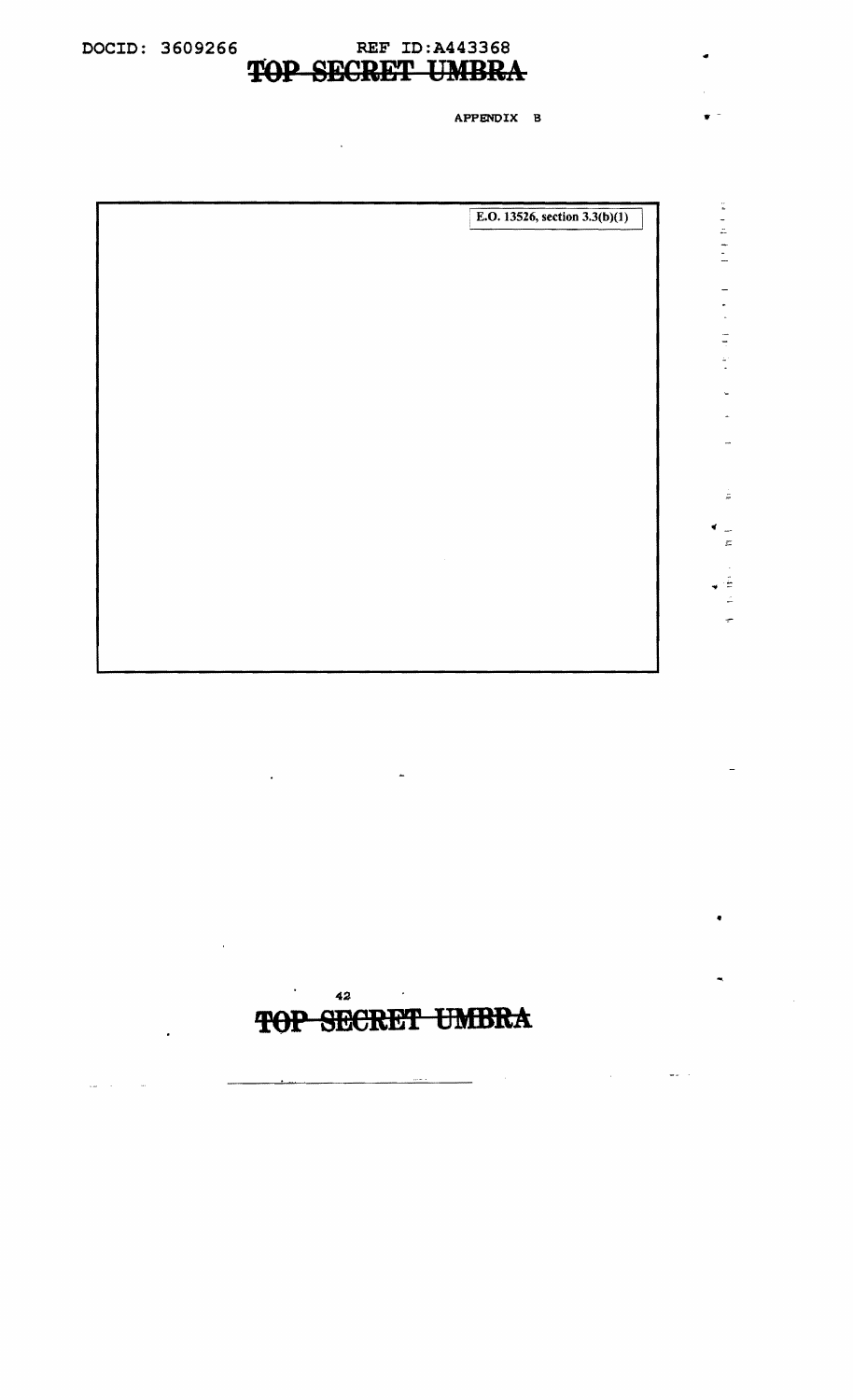DOCID: 3609266

 $\ddot{\phantom{0}}$ 

 $\ddot{\phantom{1}}$ REF ID: A443368

,

 $\frac{1}{2}$ 



43

TOP

SECRET

TOP SECRET UMBRA

APPENDIX B

TOP SECRET UNDRA

**FPROJECT DUB** 

 $\ddot{\phantom{0}}$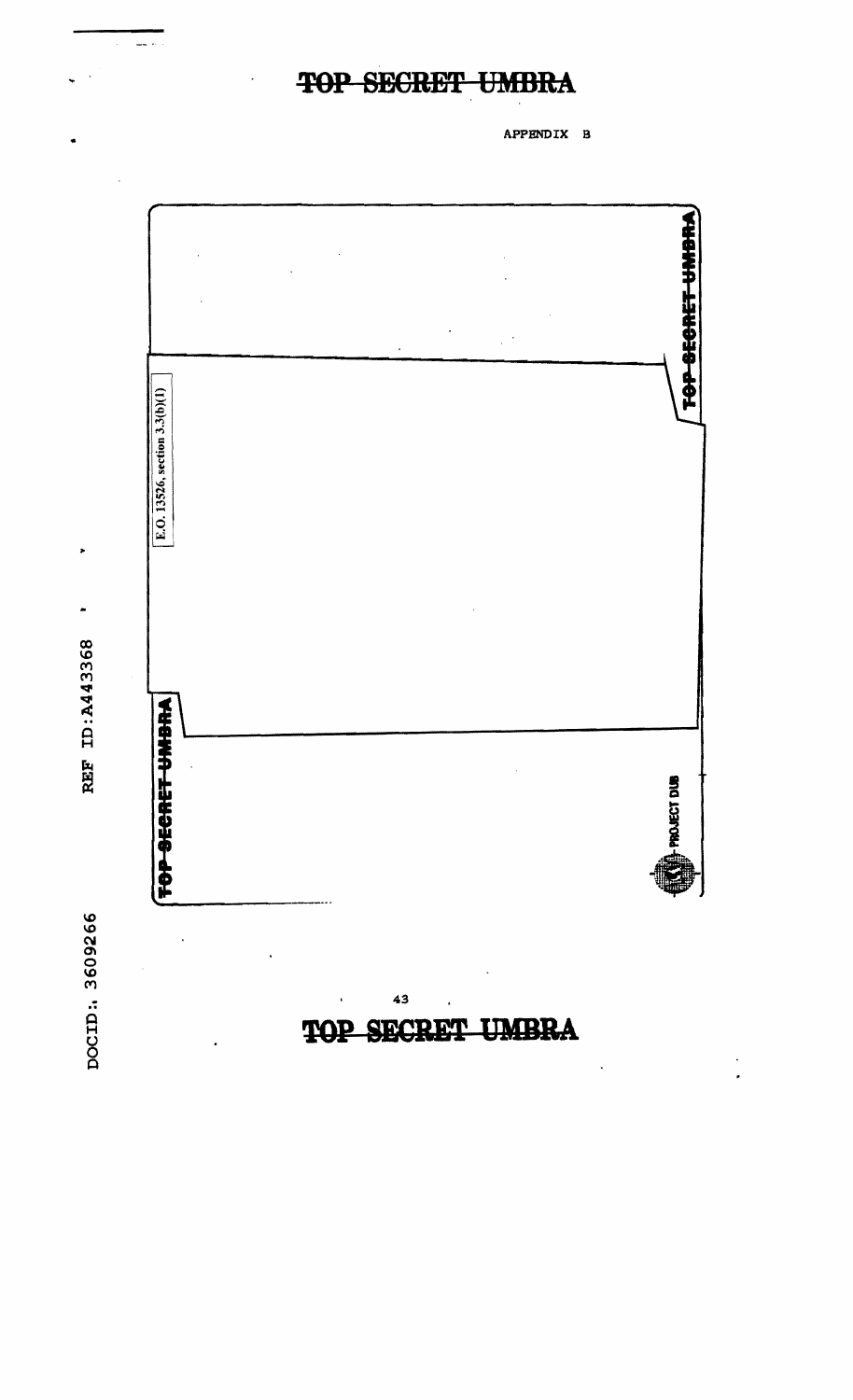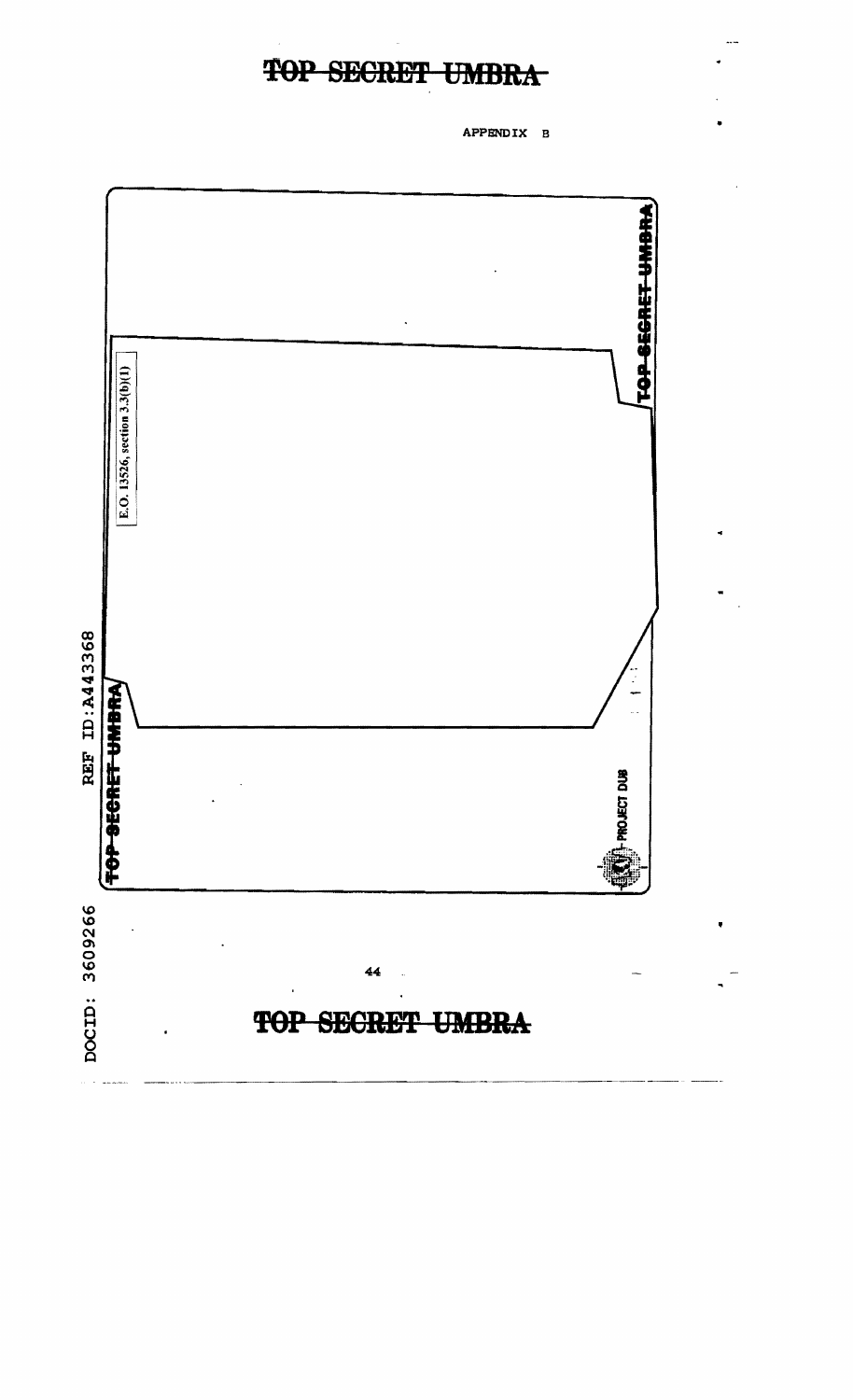

**REF ID:A443368** 

DOCID: 3609266

### **SECRET UMBRA** TOP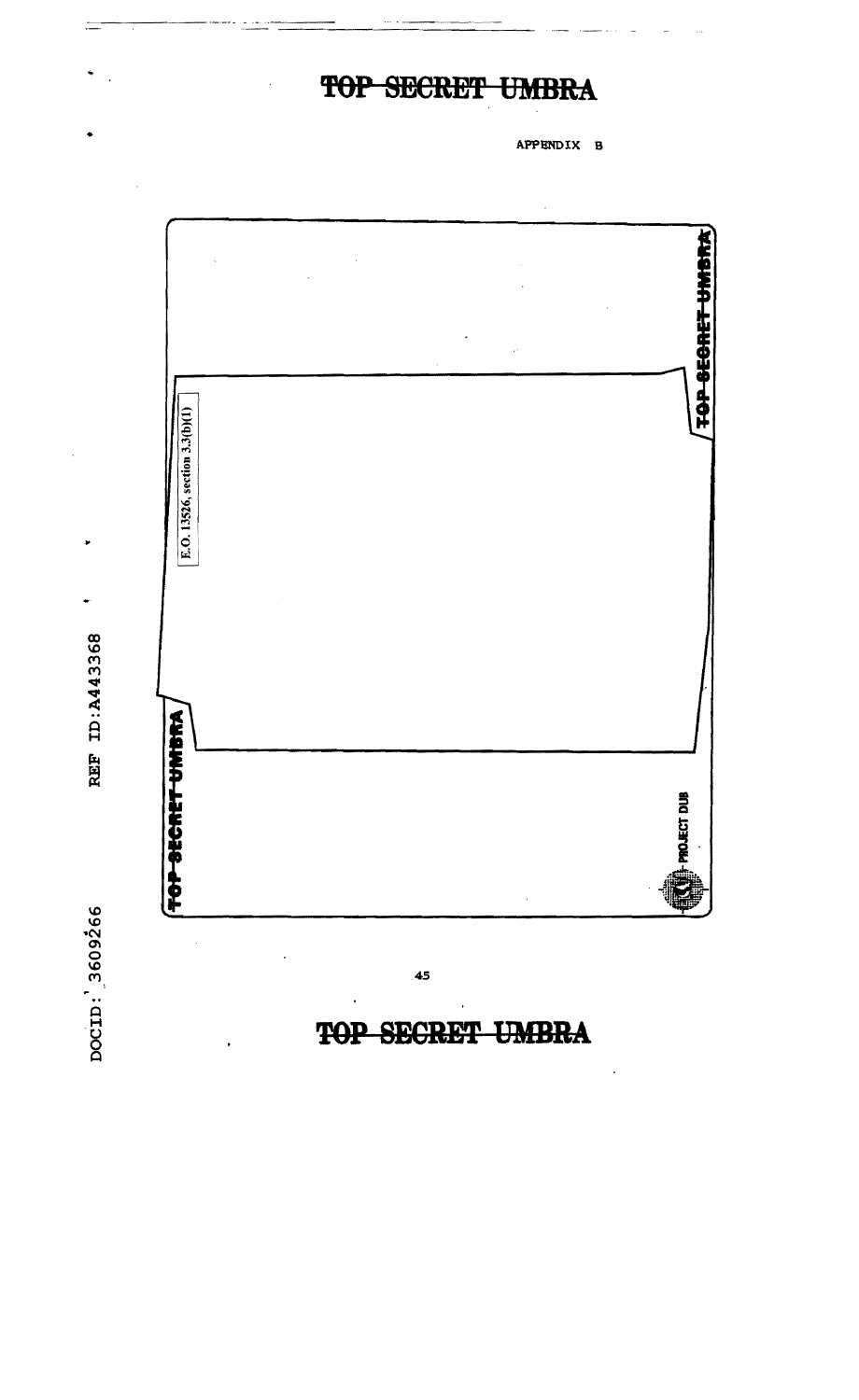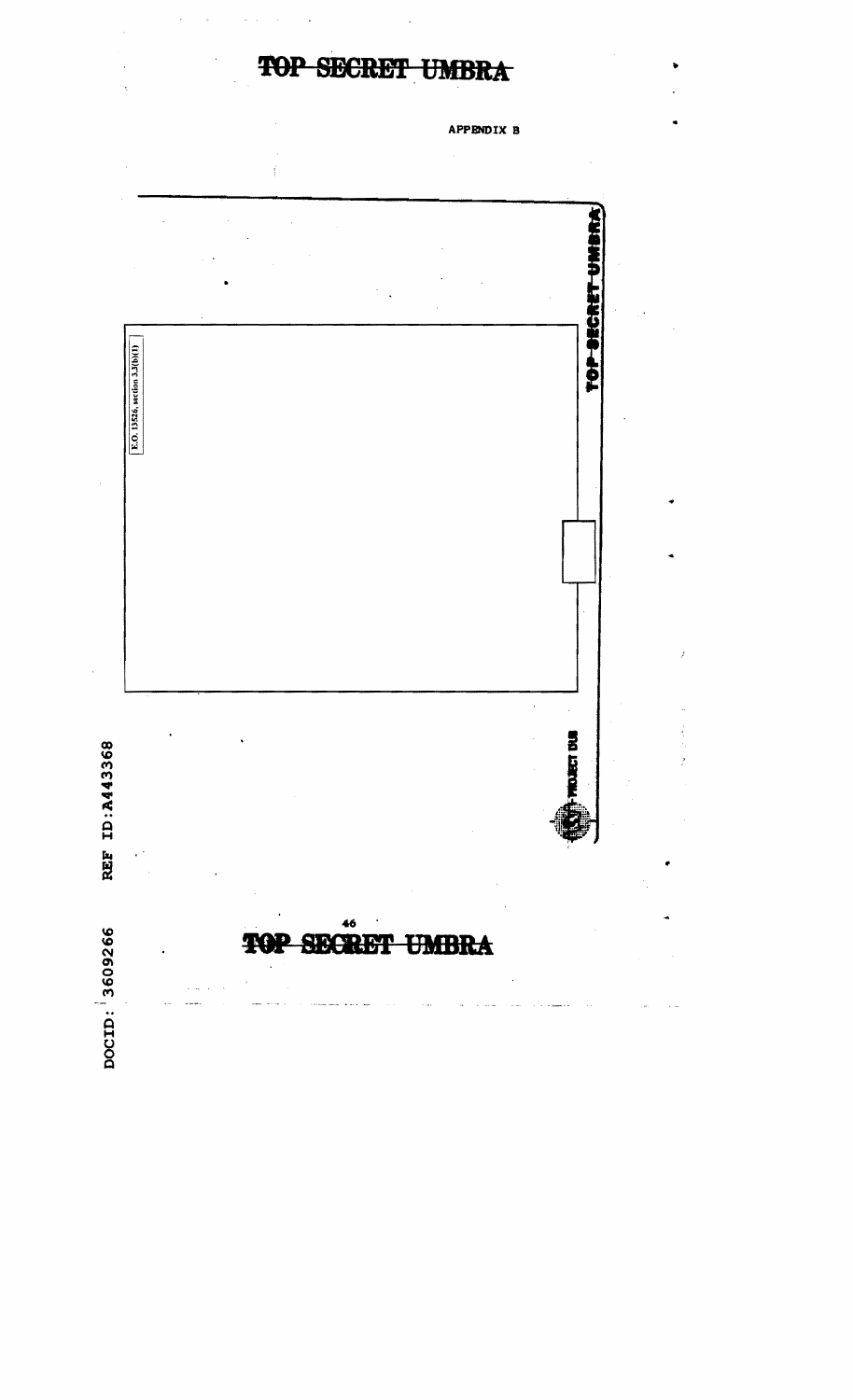APPENDIX B



**UMBRA SECRET TOP** 

 $\ddot{\phantom{0}}$ 

DOCID: 3609266

REF ID: A443368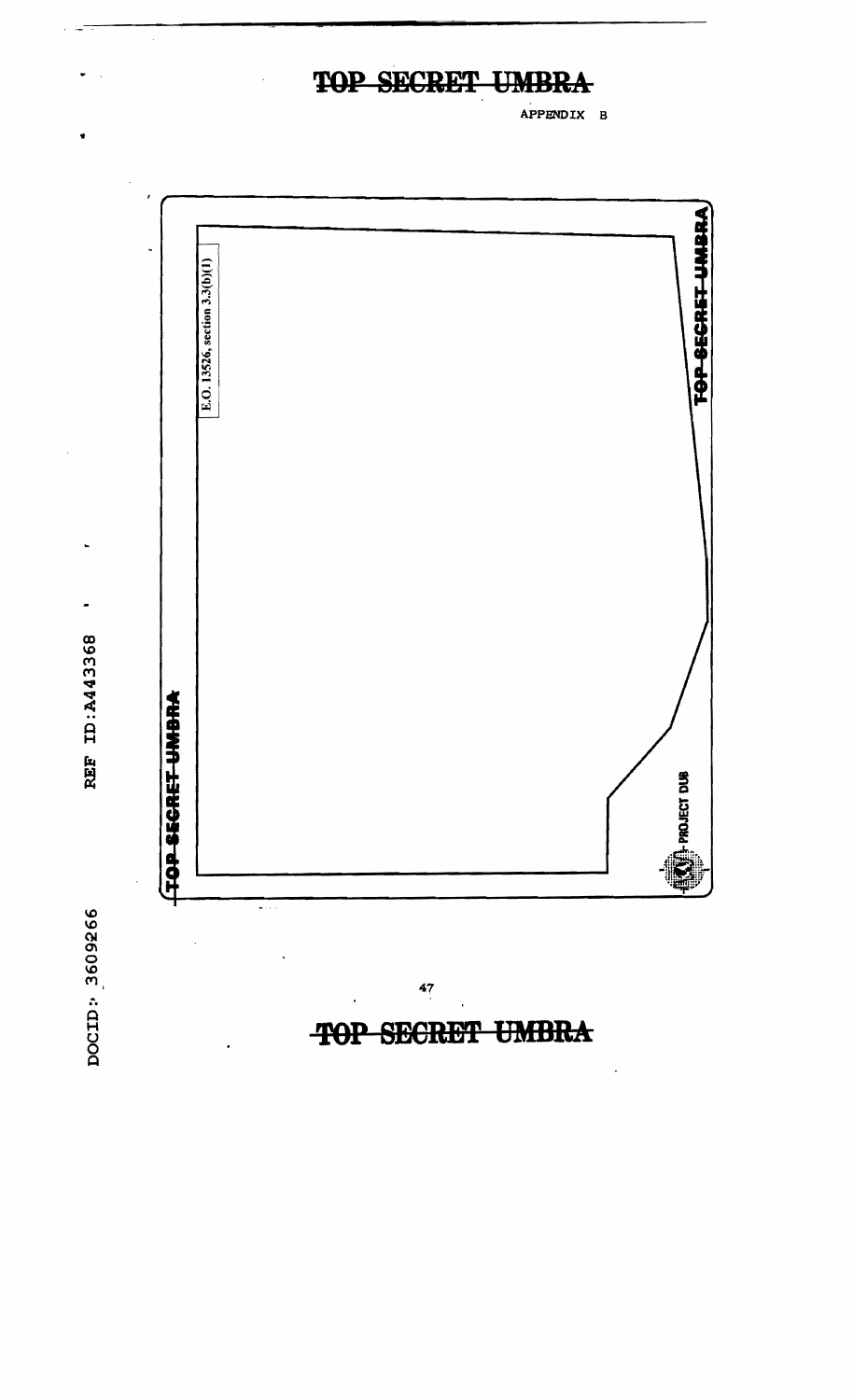APPENDIX B

Ī

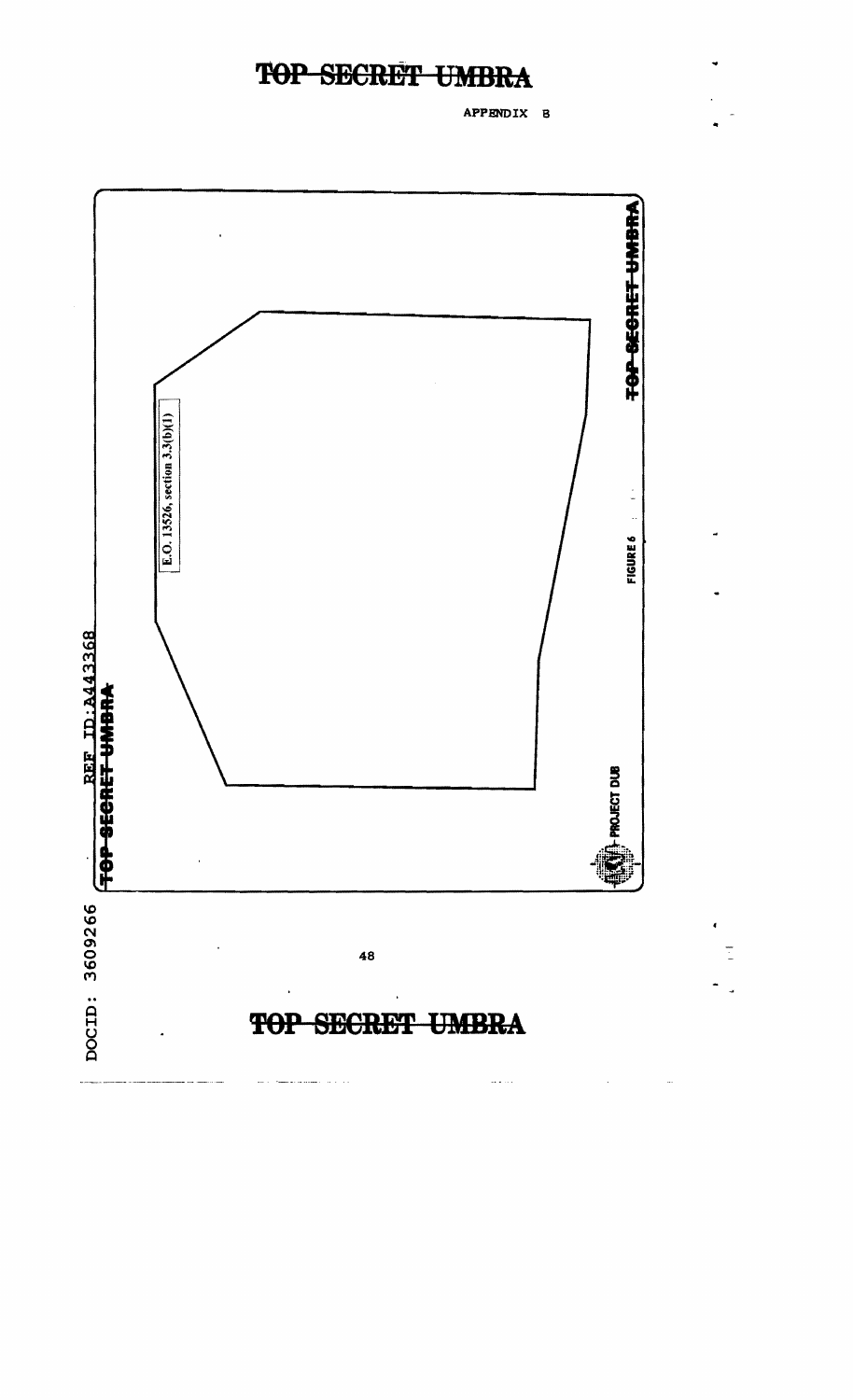APPENDIX B



REF ID:A443368

DOCID: 3609266

49

## **SECRET**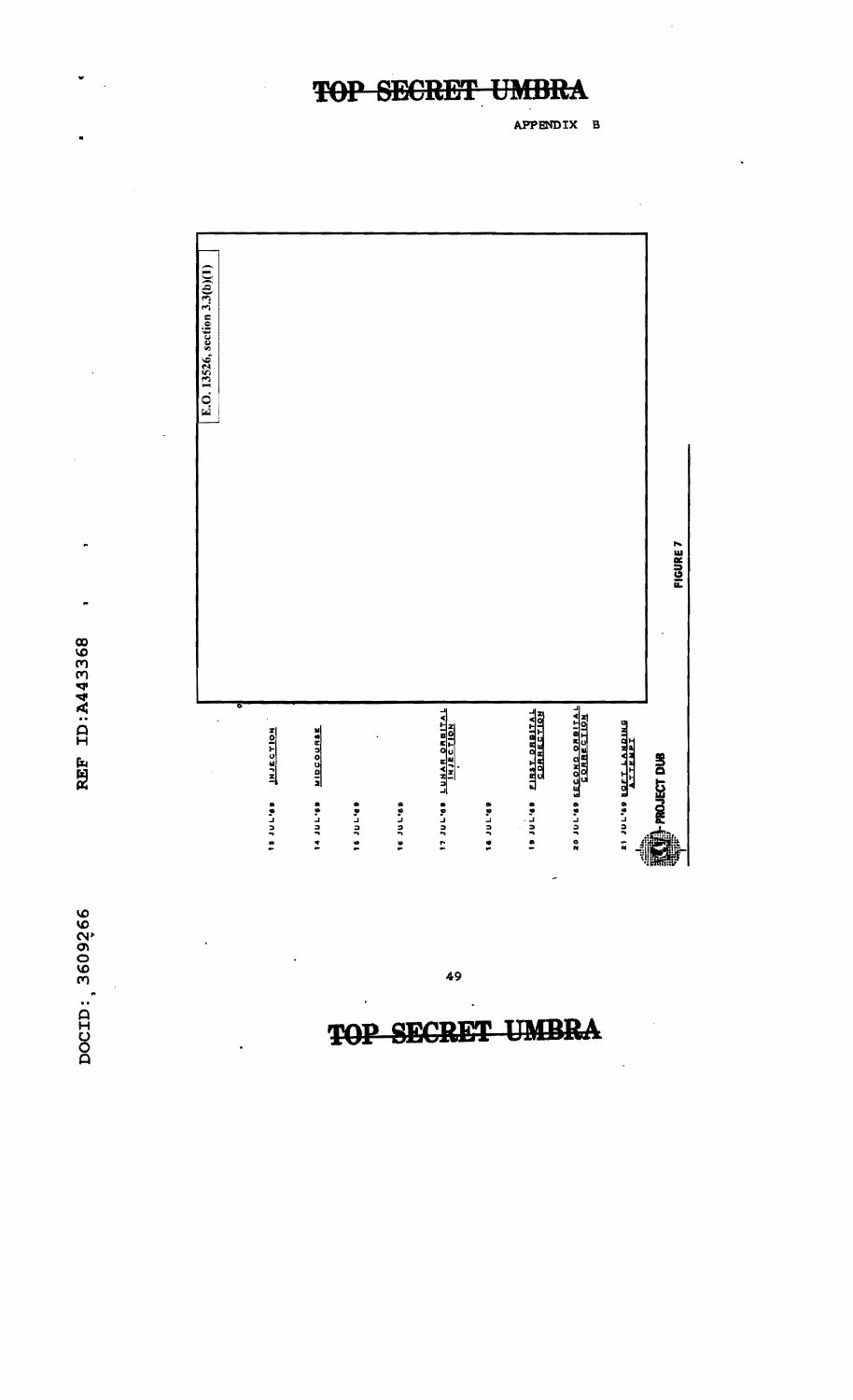#### **SECRET TOP UMBRA**

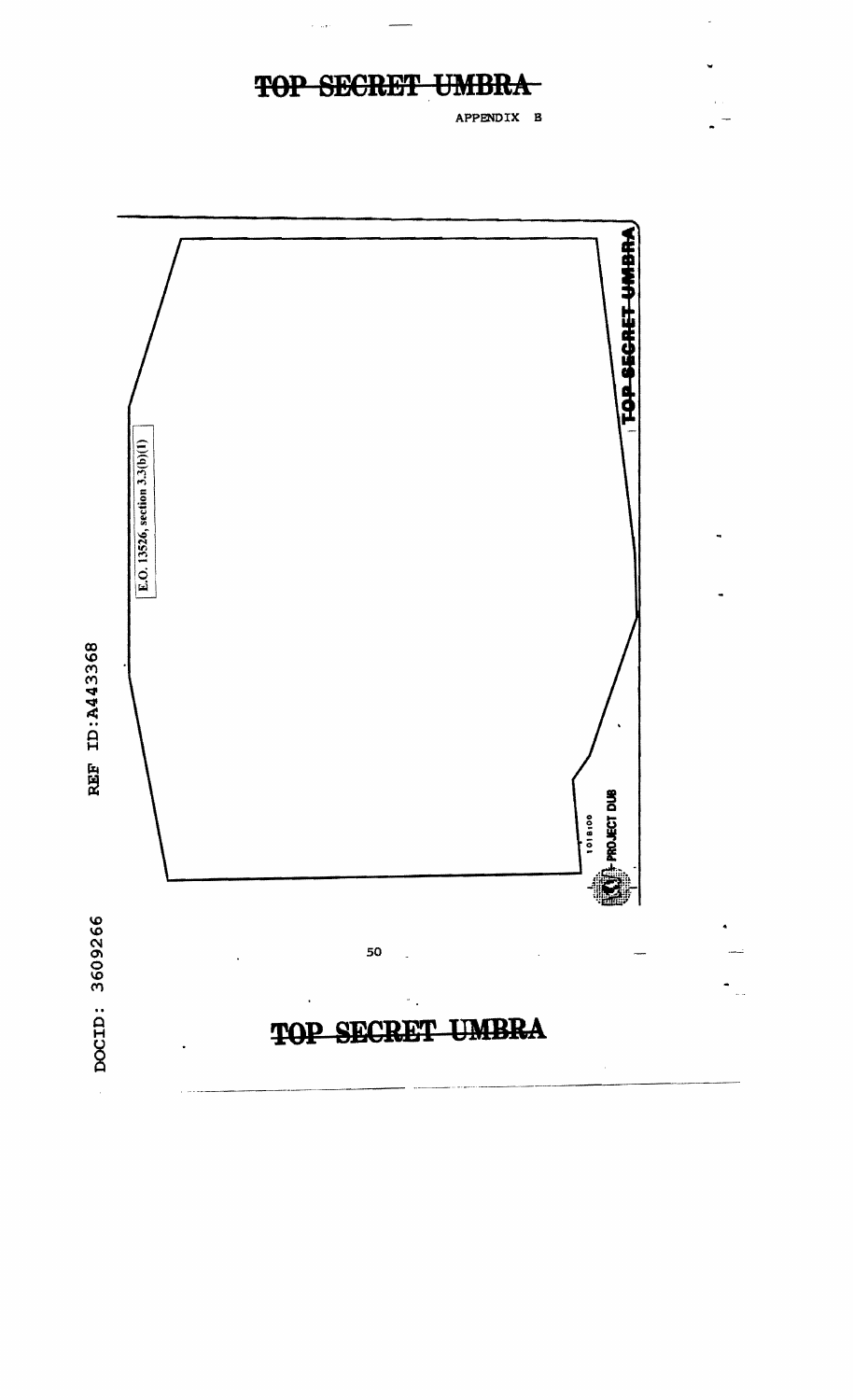DOCID: '3609266

REF ID: A443368

|                 | TOP-SECRET UMBRA              |                               |
|-----------------|-------------------------------|-------------------------------|
|                 |                               | E.O. 13526, section 3.3(b)(1) |
| <b>FIGURE 9</b> | <b>EXTERNATIONAL PROPERTY</b> | TOP SECRET UMBRA              |

 $51$ 

P

 $\mathbf{H}$ 

**SECRET UMBRA** 

APPENDIX B

## TOP SECRET UMBR А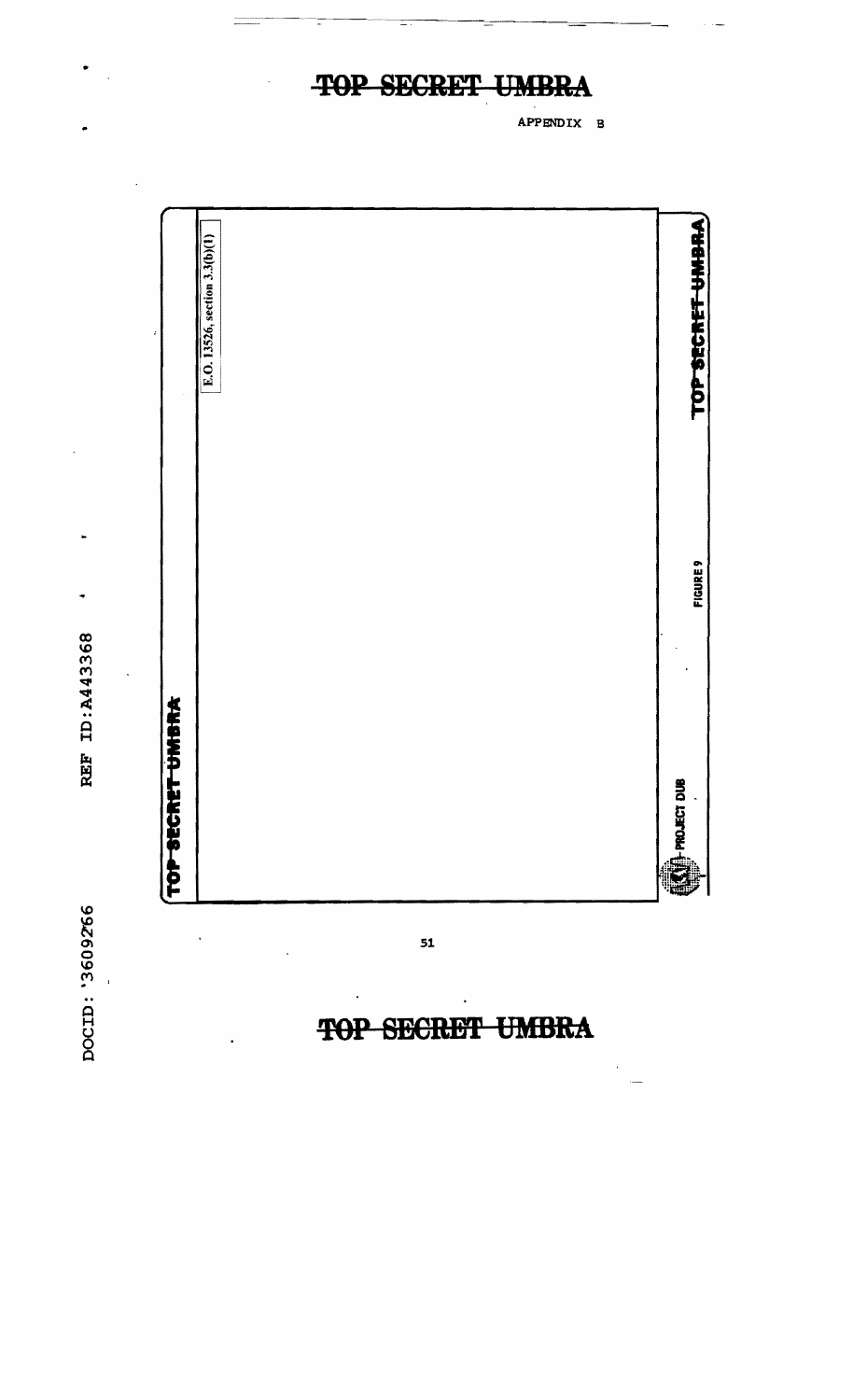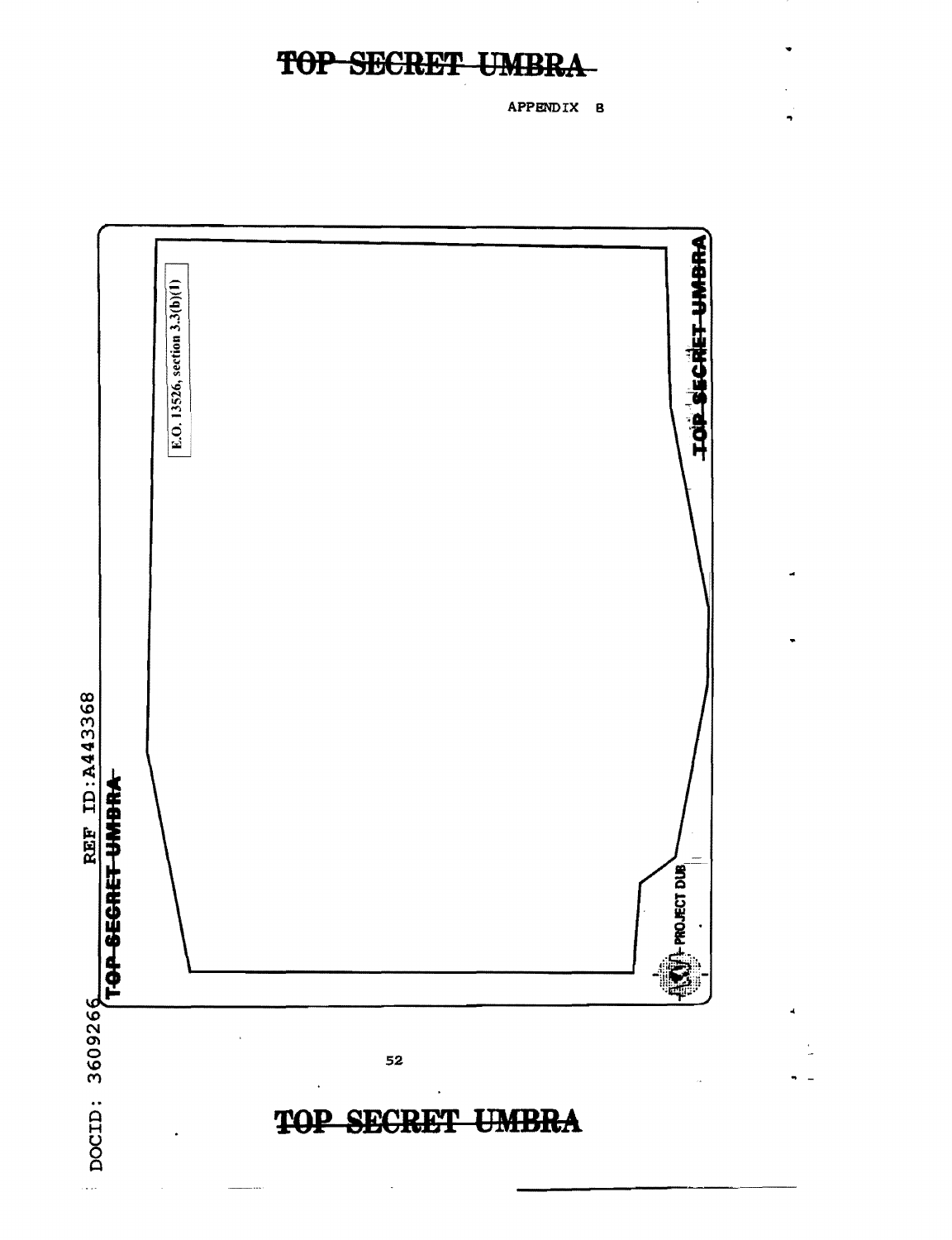.. APPENDIX B



REF ID: A443368

..

U  $\bar{\mathcal{A}}$ 

> ..  $\mathbf{a}$ H<br>O<br>O Ā

53 .

ï

**TOP SECRET UMBRA** 

 $\ddot{\phantom{0}}$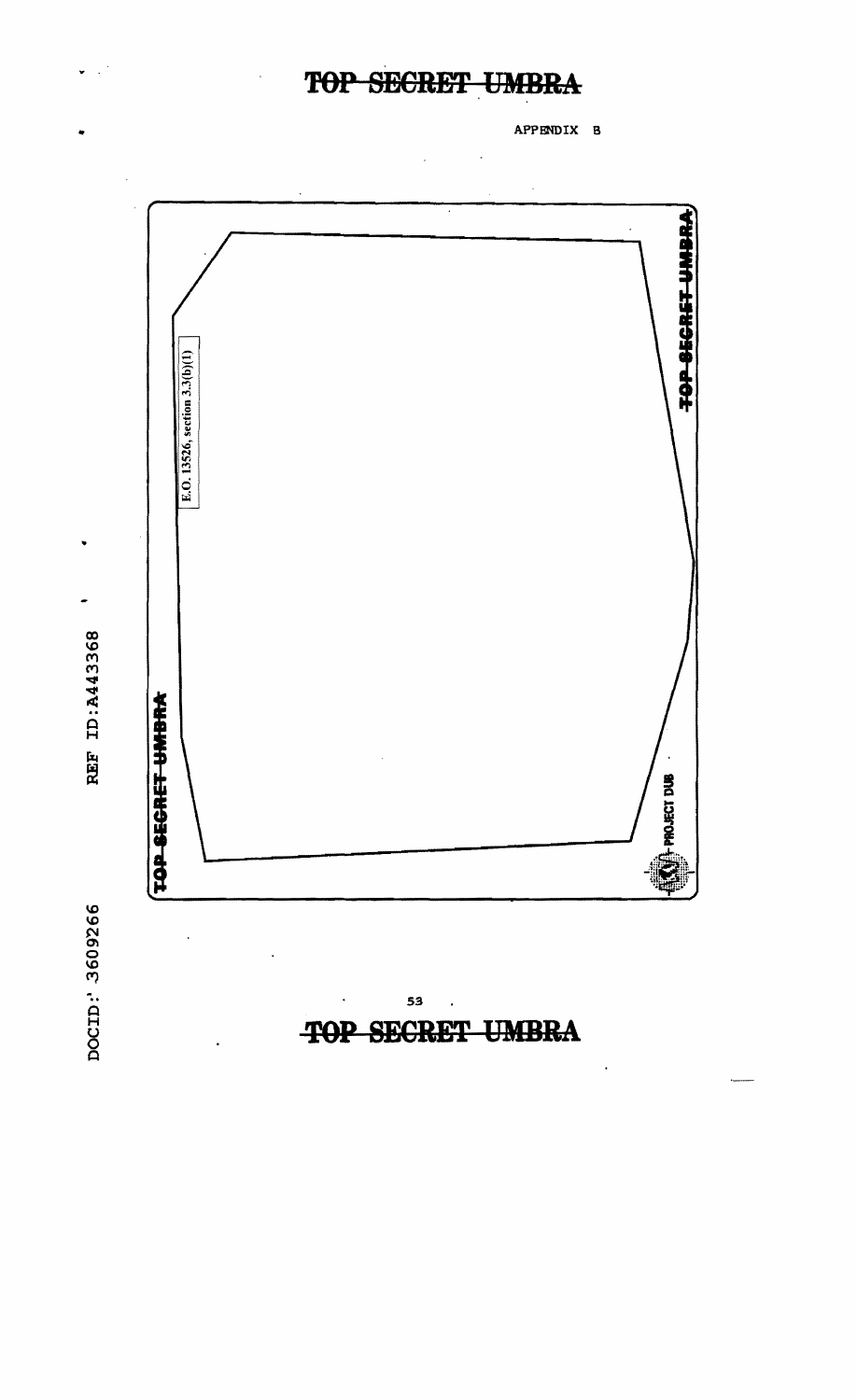APPBNDIX B

 $\overline{\phantom{a}}$ 

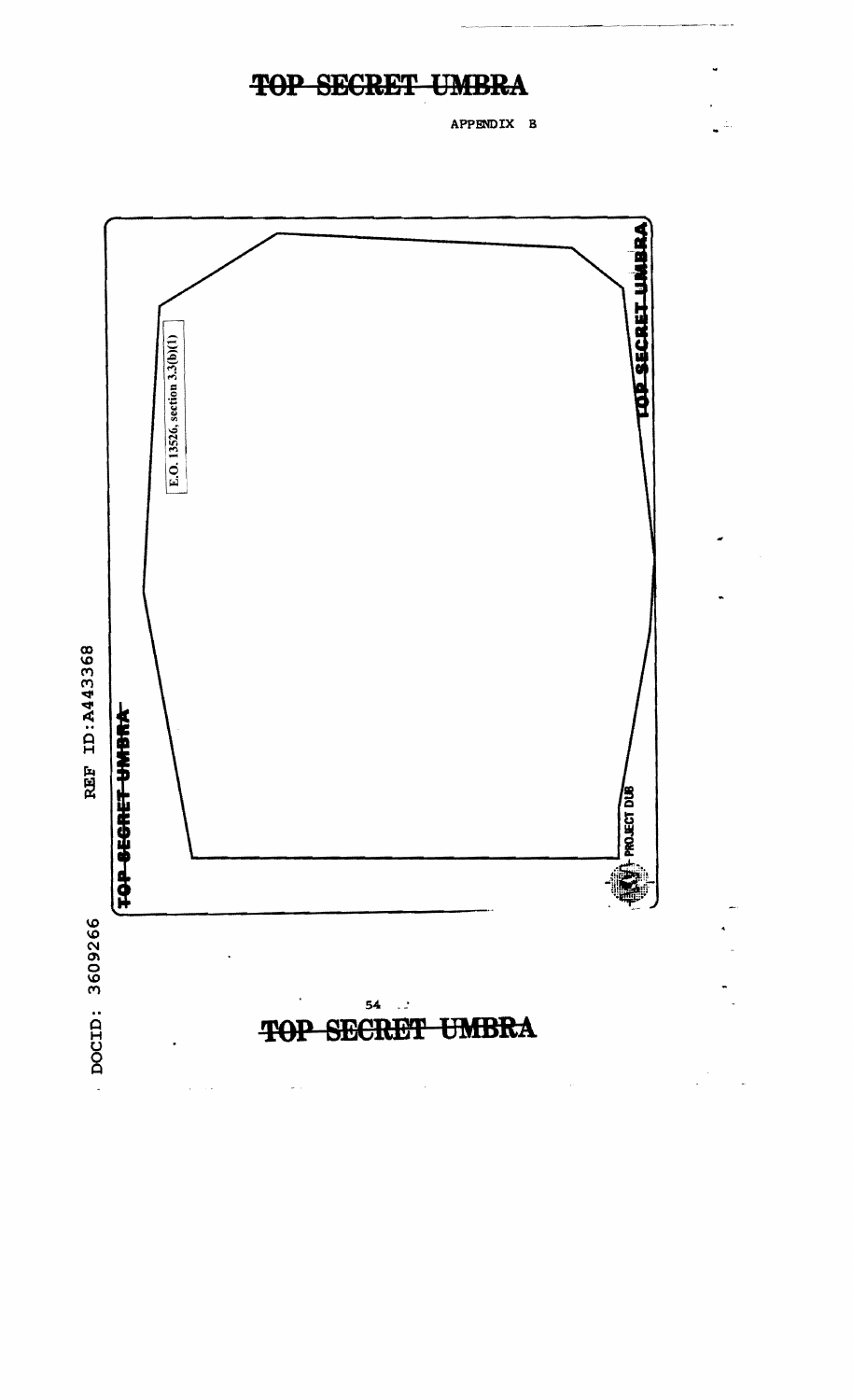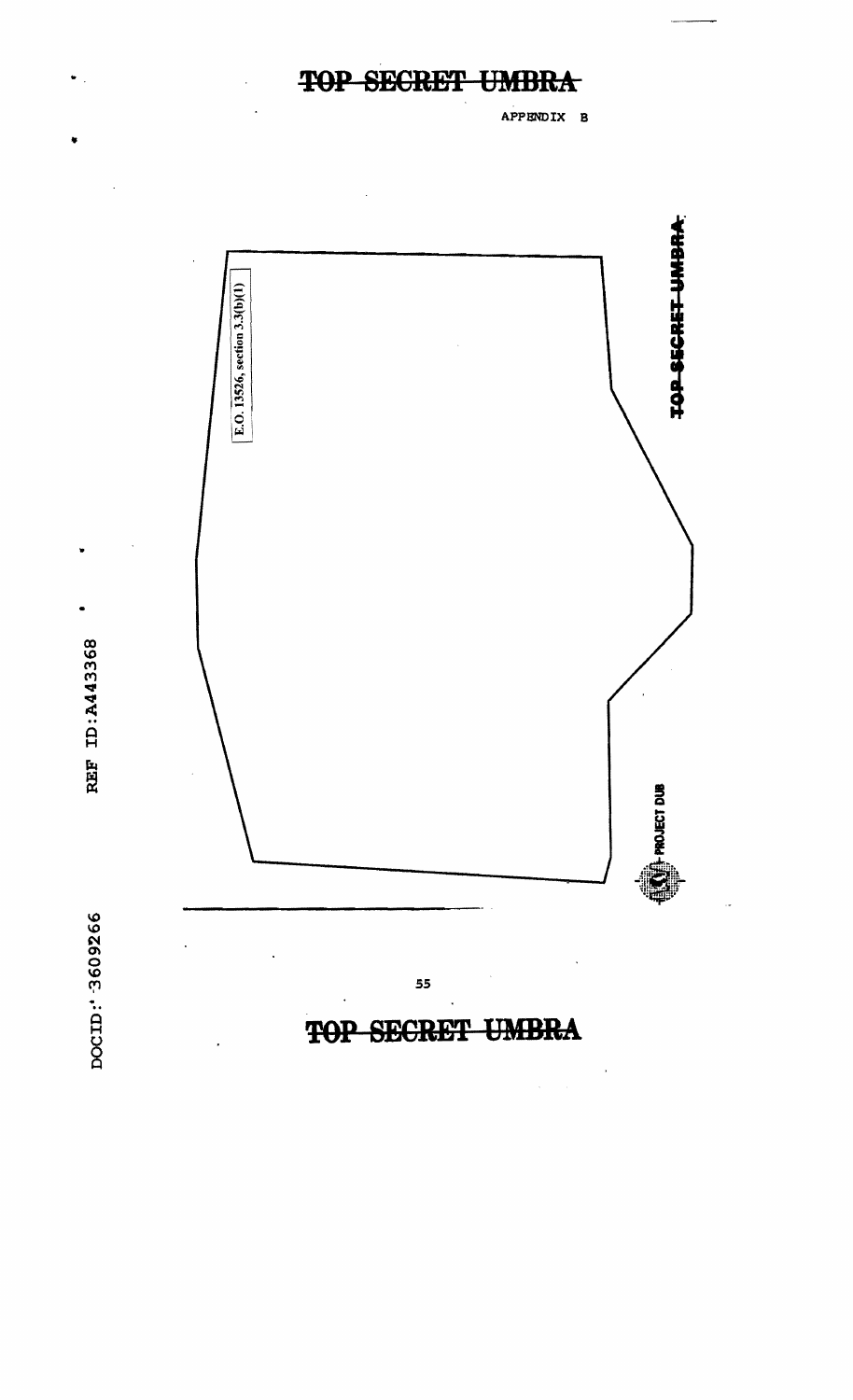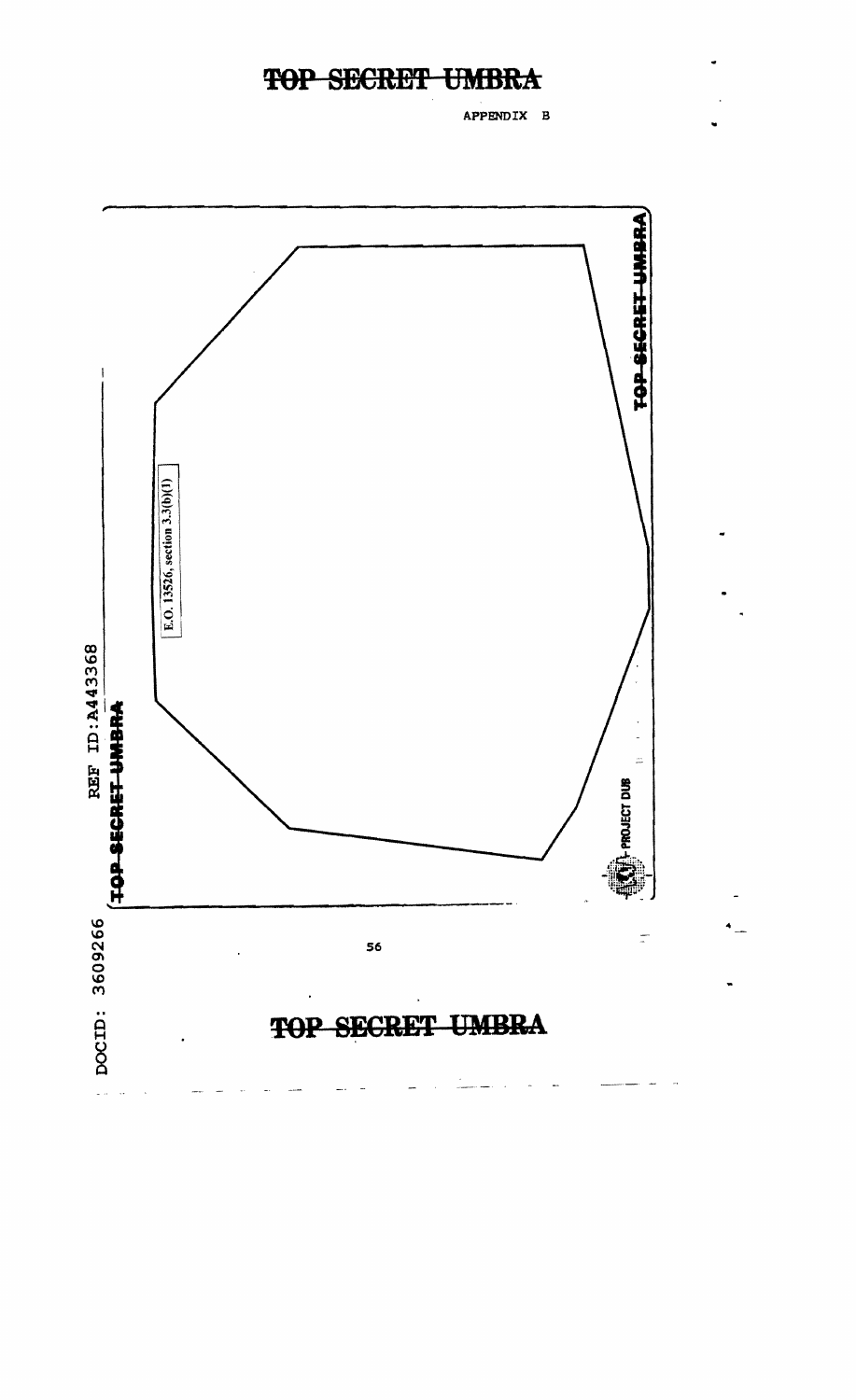TOP SECRET **UMBR.** 

÷

 $\bullet$ 

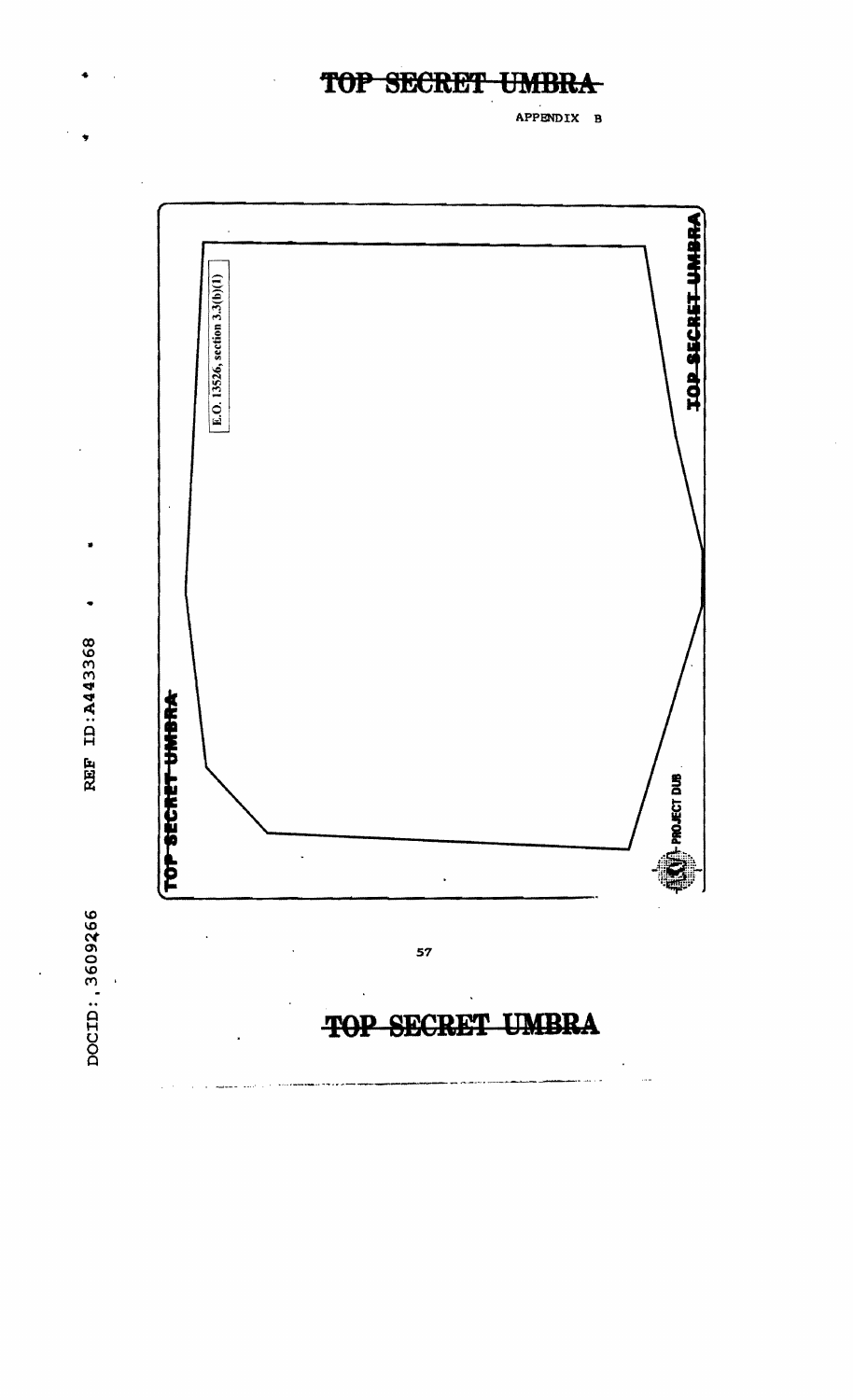APPENDIX B

 $\ddot{ }$ 

 $\frac{1}{2}$ 

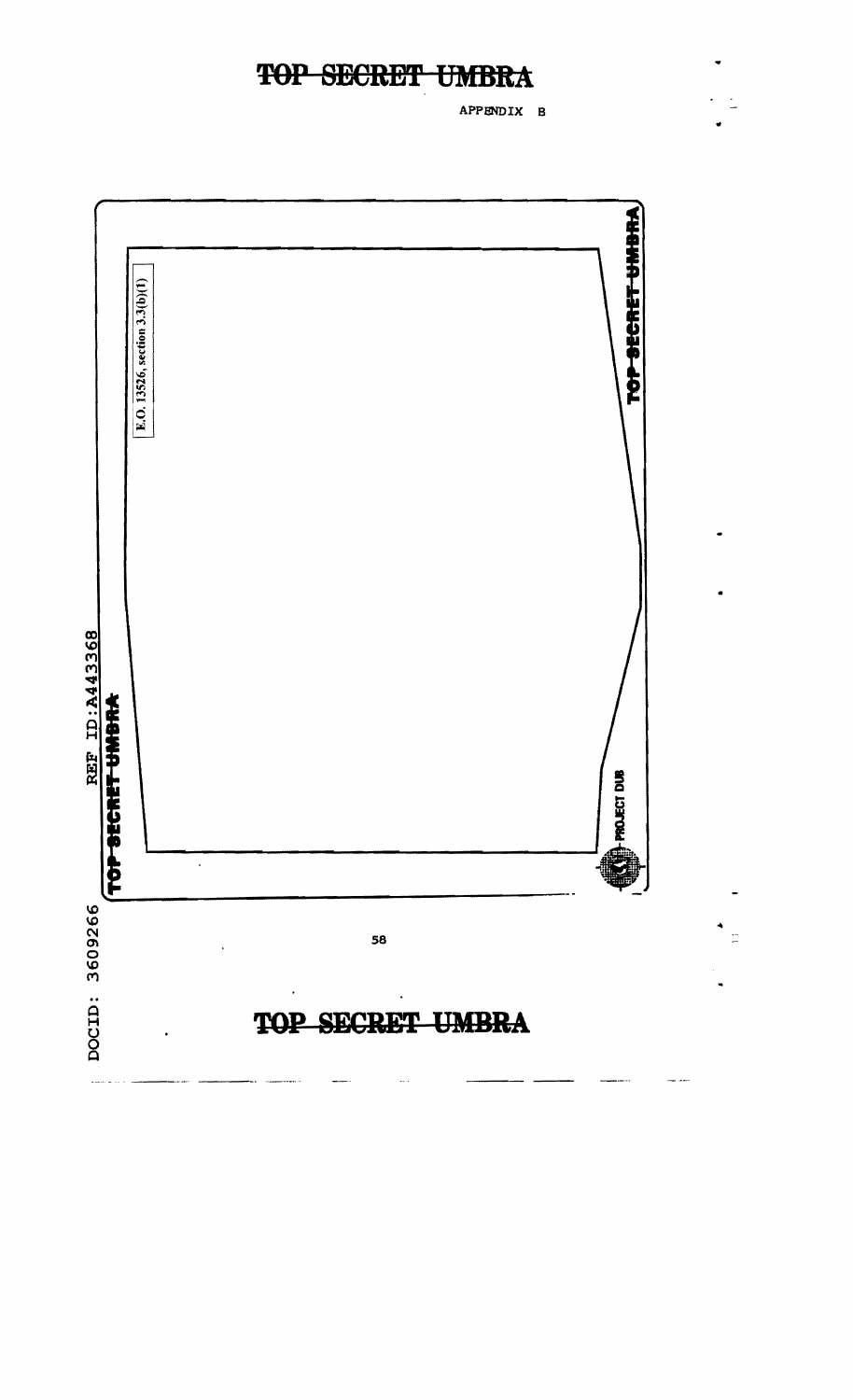